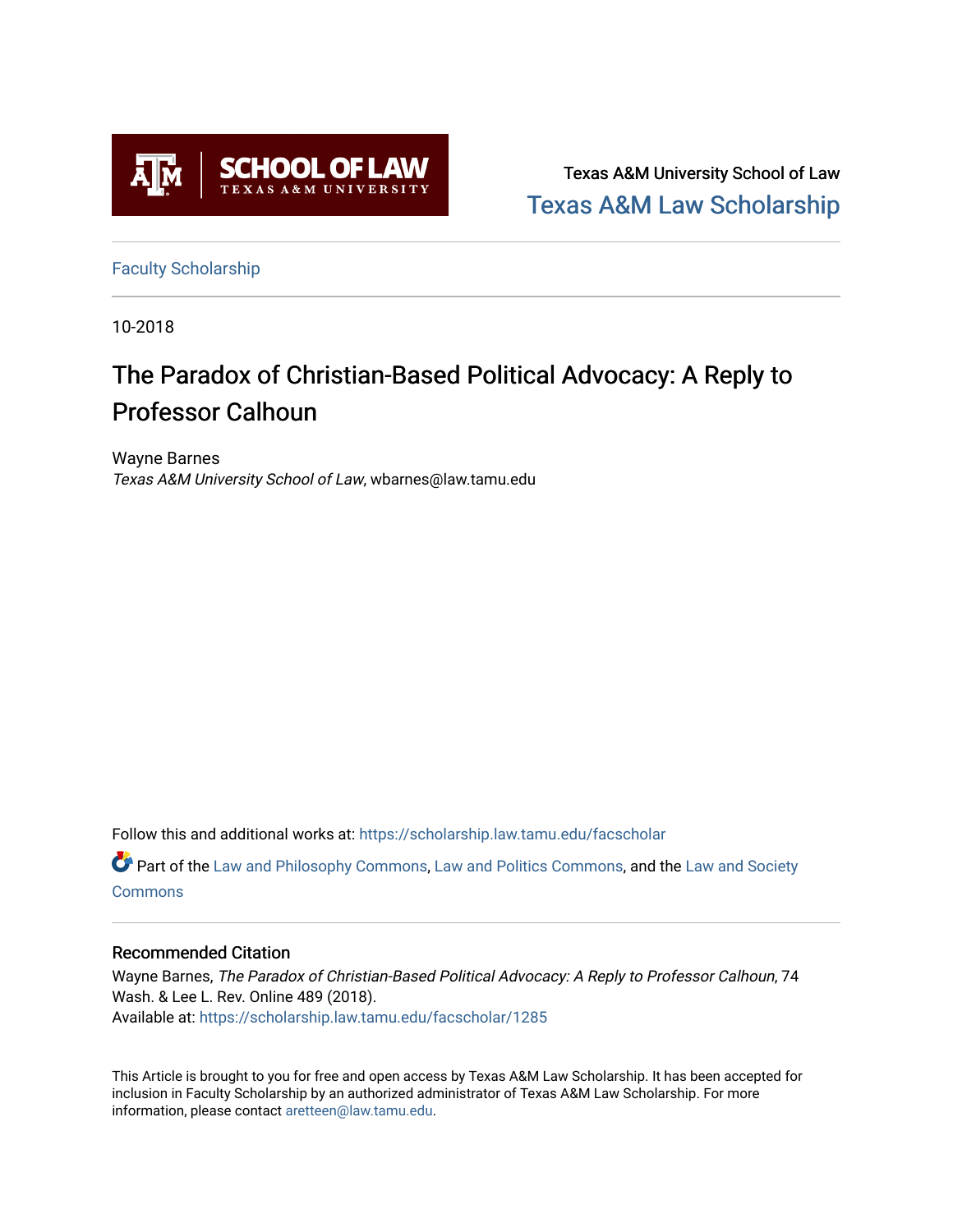## The Paradox of Christian-Based Political Advocacy: A Reply to Professor Calhoun

Wayne R. Barnes\*

#### *Table of Contents*

|                  | I. The Founders' Intent Regarding Separation (or Not) of     |  |
|------------------|--------------------------------------------------------------|--|
|                  |                                                              |  |
|                  | II. Religion and Politics Have Indeed Been Intermixed Since. |  |
| the Founding 495 |                                                              |  |

III. The Expressive Effect of Christian Political Advocacy and . Why it is Problematic for Christians ..........................................504

Professor Calhoun, in his Article around which this symposium is based, has asserted that it is permissible for citizens to publicly argue for laws or public policy solutions based on explicitly religious reasons.<sup>1</sup> Calhoun candidly admits that he has "long grappled" with this question (as have I, though he for longer), and, in probably the biggest understatement in this entire symposium, notes that Professor Kent Greenawalt identified this as "a particularly significant, debatable, and highly complex problem."2 Is it ever. I have a position that I will advance in this

l

Professor, Texas A&M University School of Law. I would like to thank Texas A&M University School of Law for its generous research assistance provided for this article. Finally, I wish to thank the Washington and Lee Online Law Review and Professor Samuel Calhoun for their generous invitation to participate in this online symposium, and particularly to Professor Calhoun for stimulating and challenging my thinking greatly on this subject, and serving as an example of a wise and thoughtful scholar and fellow believer. All of the opinions stated in this Article are, of course, my own.

<sup>1.</sup> *See* Samuel W. Calhoun, *Separation of Church and State: Jefferson, Lincoln, and Martin Luther King Show it Was Never Intended to Separate Religion from Politics*, 74 WASH. AND LEE L. REV. ONLINE 459 (2018) (hereafter "Calhoun, *Separation of Church and State*").

<sup>2.</sup> *Id.* at 1 (citing KENT GREENAWALT, WHEN FREE EXERCISE AND NONESTABLISHMENT CONFLICT 201 (2017)).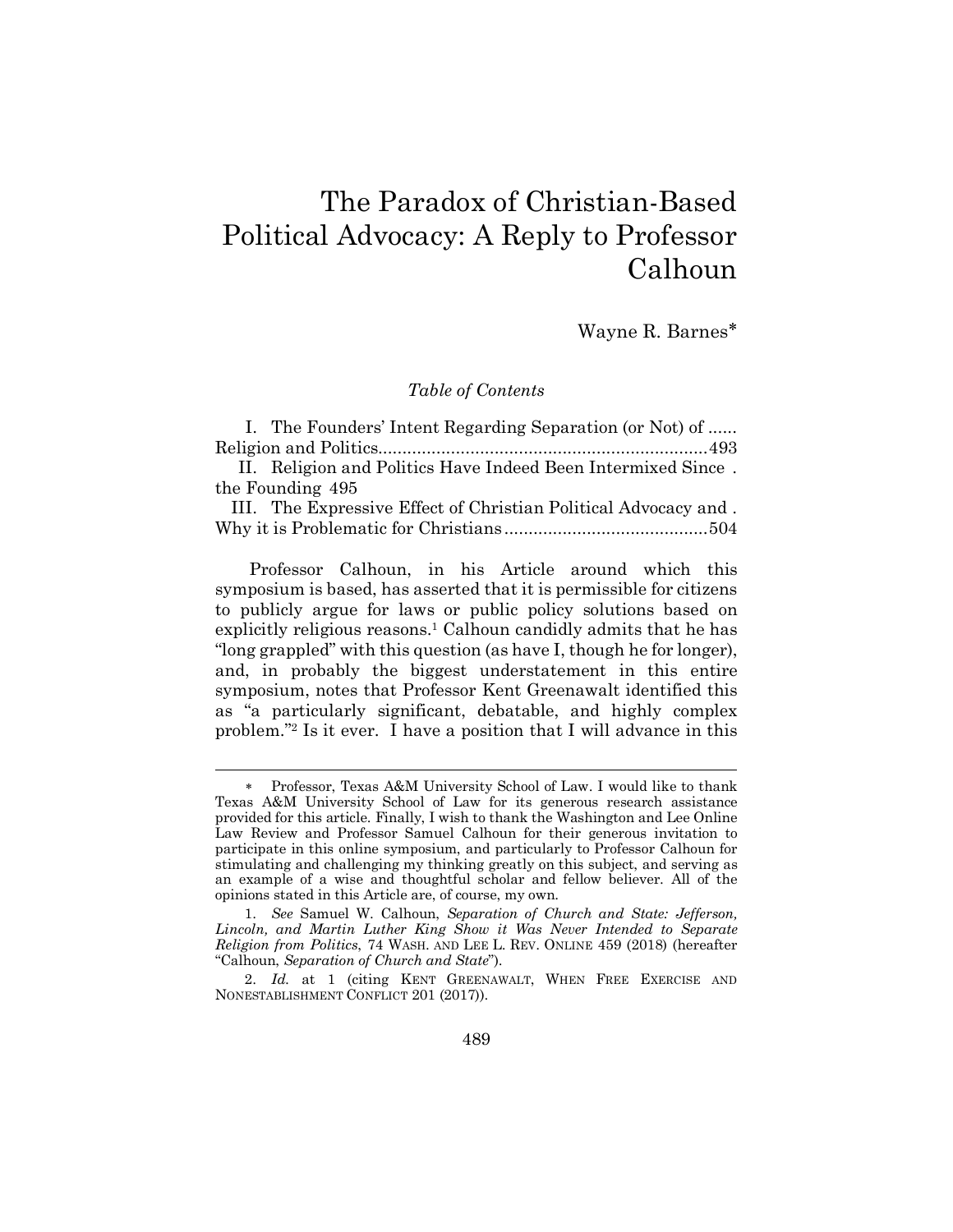article, but I wish to acknowledge at the outset that this is a difficult and complicated issue. It intersects with issues of constitutional law, theology, political theory, jurisprudence, philosophy, law and morality—and that's just off the top of my head. As soon as one issue is addressed, twelve others raise their head and confound. I am also mindful that Professor Calhoun has been grappling with this issue for far longer than I have. I respect him and his thoughtful treatment of this issue immensely. Part of my trepidation in addressing this subject is that, as will be seen in this response, Professor Calhoun once held a very similar opinion on this issue as me.<sup>3</sup> However, he has evolved beyond it,<sup>4</sup> whereas I (to date) have not.5 The structure of this online symposium is that Professor Calhoun will have a chance to respond in writing to the points I make in this Article, and I will then have the opportunity to reflect and respond to his reply. I look forward to the exchange, and I know that I will be enriched for having participated in the dialogue.

Professor Calhoun argues that religious citizens, including Christians, should feel free to openly advocate for laws or public policy issues by explicit resort to religious reasons supporting such laws or policy solutions.<sup>6</sup> There are three primary parts to Calhoun's paper, which he argues in support of his thesis: (1) the Founders "never intended to separate religion from politics"; (2) "religion and politics have been continuously intermixed ever since the Founding"; and (3) "no other reasons justify barring faith-based arguments from the public square."7 My intent is to respond briefly to the first and second parts of Calhoun's Article, but my focus will primarily be on the third part. With respect to

7. *Id.*

 <sup>3.</sup> *See id.* at 3 n. 6. As he states, Calhoun once adhered to his "non-imposition principle—Christianity itself requires that Christians avoid using law to impose faith-based standards." *Id.* (citing Samuel W. Calhoun, *Conviction Without Imposition: A Response to Professor Greenawalt*, 9 J.L. & RELIGION 289 (1992)).

<sup>4.</sup> Calhoun stated in print a decade later that he was "now uncomfortable with the non-imposition principle as originally articulated." Samuel W. Calhoun, Book Review, 16 J.L. & RELIGION 405, 412 (2001) (reviewing ELIZABETH MENSCH & ALAN FREEMAN, THE POLITICS OF VIRTUE: IS ABORTION DEBATABLE? (1993)).

<sup>5.</sup> *See generally* Wayne R. Barnes, *Render Unto Rawls: Law, Gospel, and the Evangelical Fallacy*, 24 U. FLA. J.L. & PUB. POL'Y 235 (2014).

<sup>6.</sup> *See* Calhoun, *Separation of Church and State, supra* note 1, at 3.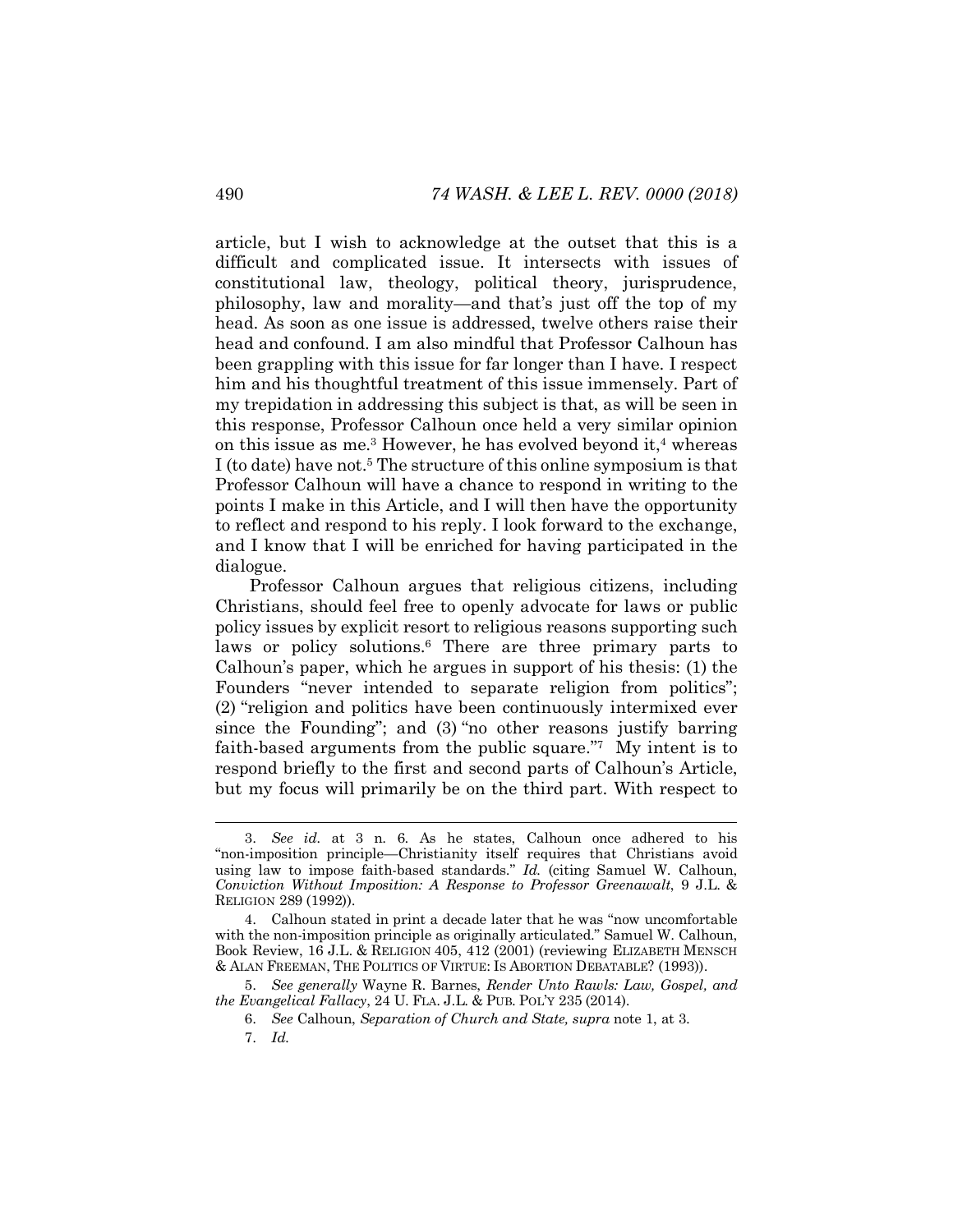the first part, and the Founders' intent with respect to separation of religion and politics, I am somewhat of an agnostic. Calhoun may be right here, but it is not my primary concern. Certainly, I do not think the *state* can adopt primarily religious reasons for laws under established constitutional precedent, although that is not again my primary concern. I fully agree with Calhoun's second part, nor could I possibly disagree as the evidence is paramount indeed, I may add a few more latter-day examples of the ongoing intermixing of religion and politics. I agree it has happened throughout history, continues to happen, and will likely go on happening, regardless of what is said here.

Notwithstanding this reality, I will spend the bulk of my initial response on Calhoun's third part—that "no other reasons justify barring faith-based arguments from the public square." Here is where Calhoun and I disagree. John Rawls has asserted that political pluralism and the realities of a diverse citizenry dictate against resorting to religious rationales in support of or against any proposed law or public policy solution. <sup>8</sup> This idea of Rawlsian liberalism is that, "all things being equal, such inaccessible religious arguments should not be made, but rather arguments should only be made by resort to 'public reason' which all find to be accessible."9 But, many Christians argue that this wrongly stifles their participation in public debates, $10$  and even trivializes their beliefs.11

And, the reality is that many Christians feel as though they have a lot to say about matters of law and public policy, in regard to what is dictated by their religious beliefs. That is, some argue in the public square that some law is needed, because the Bible requires it or says that it is the just and right conclusion on some contested public policy matter. The Bible, of course, is regarded by

 <sup>8.</sup> *See* JOHN RAWLS, POLITICAL LIBERALISM 212–54 (Columbia University Press 1993) (discussing public reason); *see also* John Rawls, *The Idea of Public Reason Revisited*, 64 U. CHI. L. REV. 765 (1997).

<sup>9.</sup> Barnes, *supra* note 5, at 236 (citing RAWLS, *supra* note 8, at 212–254).

<sup>10.</sup> *See, e.g.,* David M. Smolin, *Regulating Religious and Cultural Conflict in a Postmodern America: A Response to Professor Perry,* 76 IOWA L. REV. 1067, 1080 (1991) ("[T]hey exclude certain arguments and convictions—in particular, those which might impinge upon individual autonomy—from public debate and deliberation.").

<sup>11.</sup> *See generally* STEPHEN L. CARTER, THE CULTURE OF DISBELIEF: HOW AMERICAN LAW AND POLITICS TRIVIALIZE RELIGIOUS DEVOTION (1993).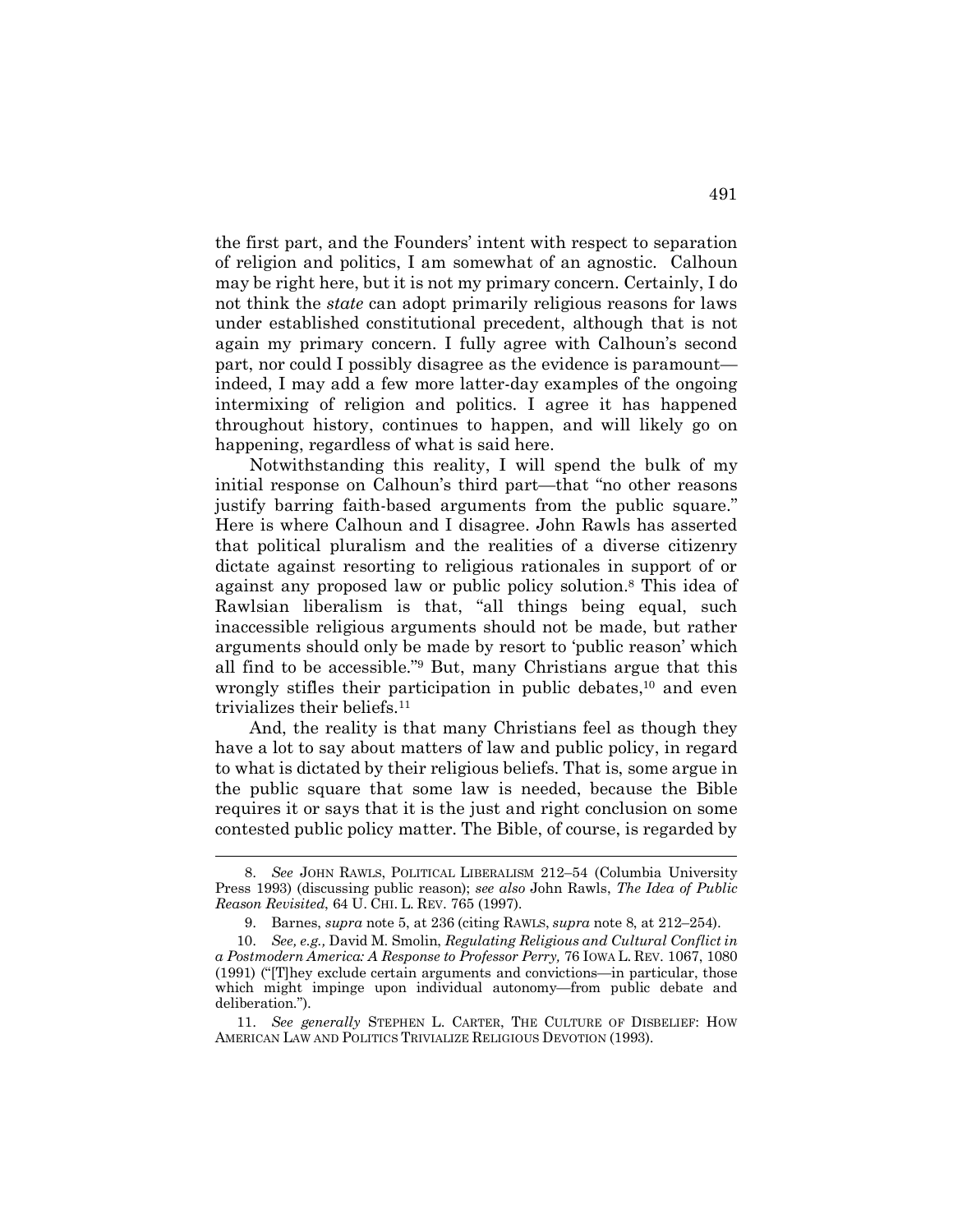many Christians as the authoritative Word of God. Therefore, such Christians are basically saying that "this law is what God requires or says is right." Professor Calhoun himself is one example of this, as he states in his lead symposium Article: "I believe that unambiguous principles require all Christians to view 'the wholesale slaughter of preborn life occurring in the United States today  $\ldots$  [as] nothing less than a moral abomination."<sup>12</sup> In short, according to Calhoun, God says abortion is immoral, and so the Christian belief (based on the Bible) says it must be banned or highly regulated. Banning abortion would please God, and allowing it would displease God.

I have already stated that Rawlsian liberalism frowns on such an explicit reference to religious beliefs in a pluralistic society where much of the citizenry does not share the common religious viewpoint. But, I believe there is something additionally wrong with such Christian advocacy, in that it *miscommunicates* the central Christian belief of how to obtain favor with God. That is, when well-meaning Christians like Professor Calhoun advocate to the nation that abortion (or any behavior, such as laws regarding marriage, sexual conduct, civil rights, wealth redistribution, or the environment) must be regulated or banned because such behavior would please God, they are (albeit likely unintentionally) making in part a *theological* claim. That is, as I have stated in my earlier Article, what is potentially being communicated is this: "*One must vote for and/or comply with this advocated law in order to comply with 'Christian' behavioral standards of morality, and thus, presumably, to gain greater favor with God."*13

There is a problem with such a claim, and a reason for Christians to not advocate as Calhoun suggests they should be able to. And it is even interesting that Calhoun uses the term "faith-based arguments" here. I know what he means when he uses the term. He means "religious" arguments. And, that accords with the casual vernacular use of the term.14 But, as both Professor

 <sup>12.</sup> Calhoun, *Separation of Church and State, supra* note 1, at 4 n.9 (quoting Samuel W. Calhoun, *Grounding Normative Assertions: Arthur Leff's Still Irrefutable, but Incomplete, 'Sez Who?' Critique,* 20 J.L. & RELIGION 31, 92 n. 331 (2004–2005)).

<sup>13.</sup> Barnes, *supra* note 5, at 236–37 (emphasis in original).

<sup>14.</sup> *See Faith-Based,* DICTIONARY.COM, https://www.dictionary.com/browse/ faith-based (last visited Aug. 26, 2018) ("[A]ffiliated with, supported by, or based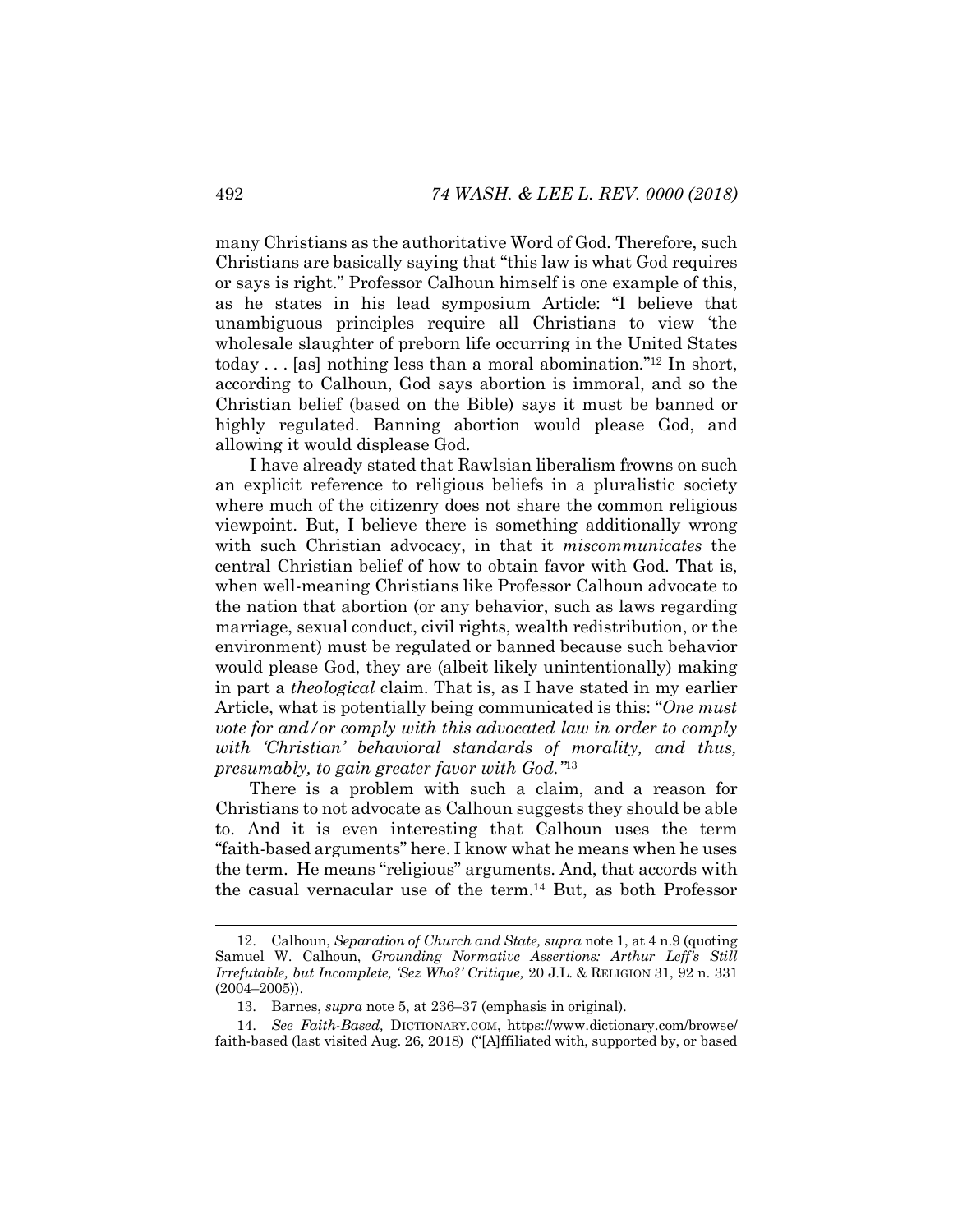Calhoun and I know, as well as millions of actual fellow Christians, *faith* has a very particular meaning and role within the tenets of Christian orthodoxy. And, it is one that is quite different from *works*, or *behavior*. Law, as it happens, is primarily about regulating the *behavior* of citizens. But, as will be seen, the essence of Christian doctrine is that *faith* is what is required to please God, *not works*. And so religion and Christian faith, I will argue, do not make very good companions to the enterprise of law and politics. The reasons I will discuss are *theological* in nature, and are unique to Christianity, and thus unique to Christians invoking their beliefs for political argumentation. I will therefore have nothing to say about legal arguments from other religious traditions, but much to say about legal arguments based on alleged "Christian" values.

The remainder of this Article will proceed as follows. Part I will briefly respond to Professor Calhoun's arguments about the Founders' intent regarding religion and politics. Part II will discuss his claim that religion and politics have intermixed for our entire national history, and will agree with it. Part III will discuss the problems with Christian advocacy for law and politics, especially from within Christian orthodoxy itself and the wrong communication of Christian doctrine when such advocacy is made.

#### *I. The Founders' Intent Regarding Separation (or Not) of Religion and Politics*

In Part I of his Article, Professor Calhoun argues that the Founders did not intend to separate religion from politics. Of course, the oft-repeated phrase that is associated with this belief is "separation of church and state."15 The actual text of the First Amendment, insofar as religion goes, is: "Congress shall make no law respecting an establishment of religion, or prohibiting the free exercise thereof . . . ."16 This amendment, the first in the Bill of Rights, applies by its text only to acts of Congress, but of course it has subsequently been held by the United States Supreme Court

on a religion or religious group: [e.g.,] faith-based charities.") (on file with the Washington and Lee Law Review).

<sup>15.</sup> *See* Calhoun, *Separation of Church and State, supra* note 1, at 6–7.

<sup>16.</sup> U.S. CONST. amend. I.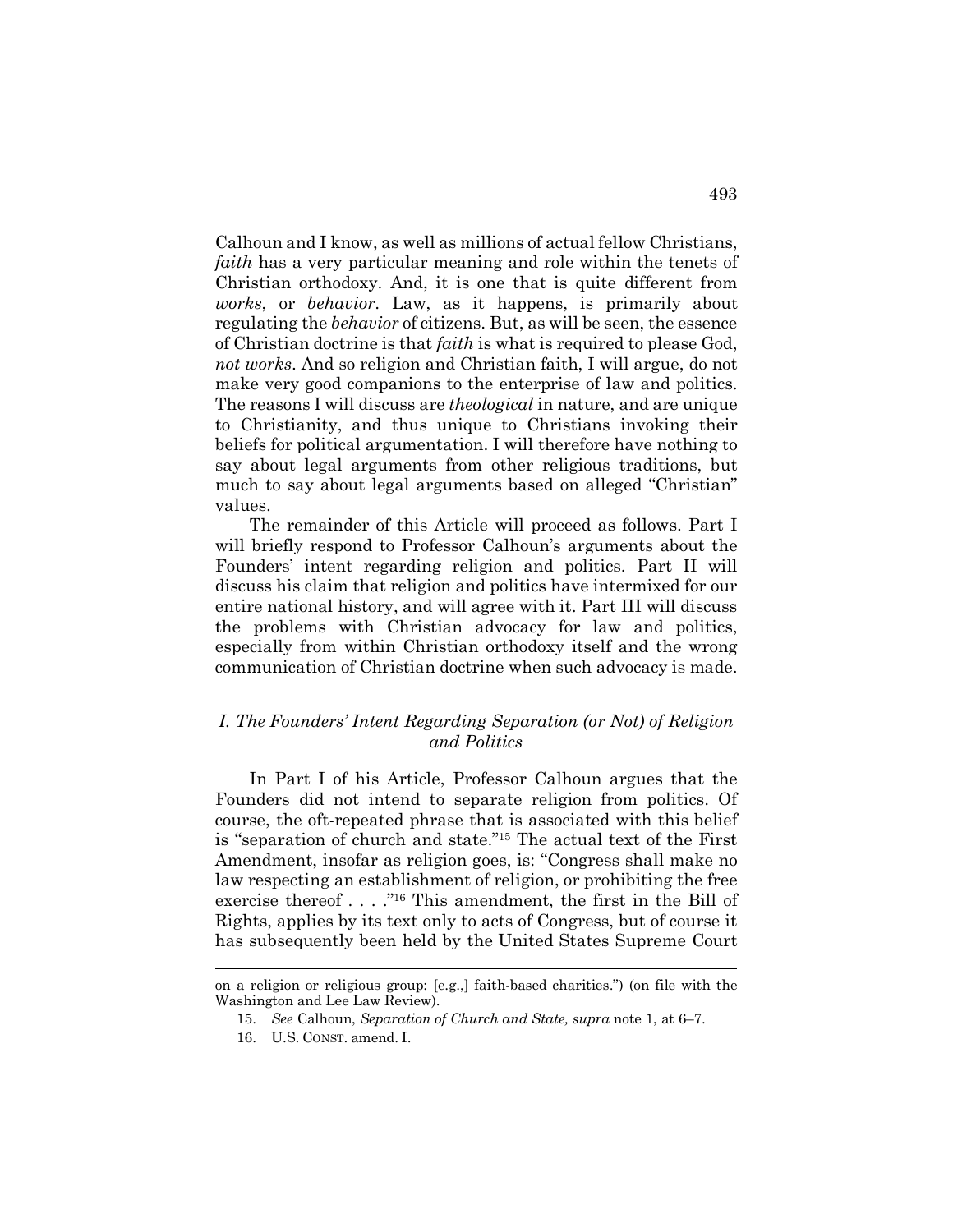to apply with equal force to the states.17 However, the First Amendment is a restriction on *government* behavior—this is known, of course, as the "state action doctrine." Therefore, the First Amendment limitations do not apply at all unless there is state action involved.18 So, one short answer to this discussion in Part I of Professor Calhoun's paper is that, the First Amendment (to which Jefferson was referring in his "Wall of Separation" allusion) does not technically apply to *individuals'* political argumentation at all. The United States is a nation of over 300 million citizens.19 If certain individuals argue for a law based on its support from Christian principles, but many others argue for the law for other assorted reasons, then presumably there is no problem as a matter of Constitutional law. Of course, if the *government* were to pass a law for the stated purpose of furthering Christian principles or values, then the law would be on almost certain fatal Constitutional ground.20 But, historically speaking, Jefferson's letter doesn't necessarily serve as a basis for excluding individuals' political arguments couched in religious terms. I am saying, I suppose, that I don't have too much quarrel with agreeing with Professor Calhoun that Jefferson's metaphor is not the strongest basis for excluding *individual* religious arguments for

 <sup>17.</sup> Everson v. Bd. of Educ., 330 U.S. 1 (1947); Cantwell v. Connecticut, 310 U.S. 296 (1940).

<sup>18.</sup> *See, e.g.,* Nat'l Broad. Co., Inc. v. Communications Workers of America, AFL-CIO, 860 F.2d 1022 (11th Cir. 1988) (citing Jackson v. Metro. Edison Co., 419 U.S. 345, 349 (1974)) ("The Fourteenth Amendment, and, through it, the First and Fifth Amendments, do not apply to private parties unless those parties are engaged in activity deemed to be 'state action.'").

<sup>19.</sup> *See generally U.S. and World Population Clock*, U.S. CENSUS BUREAU, https://www.census.gov/popclock/ (last visited Aug. 26, 2018) (on file with the Washington and Lee Law Review).

<sup>20.</sup> *See* Lemon v. Kurtzman, 403 U.S. 602 (1971)

Every analysis in this area must begin with consideration of the cumulative criteria developed by the Court over many years. Three such tests may be gleaned from our cases. First, the statute must have a secular legislative purpose; second, its principal or primary effect must be one that neither advances nor inhibits religion . . .; finally, the statute must not foster 'an excessive government entanglement with religion . . . .'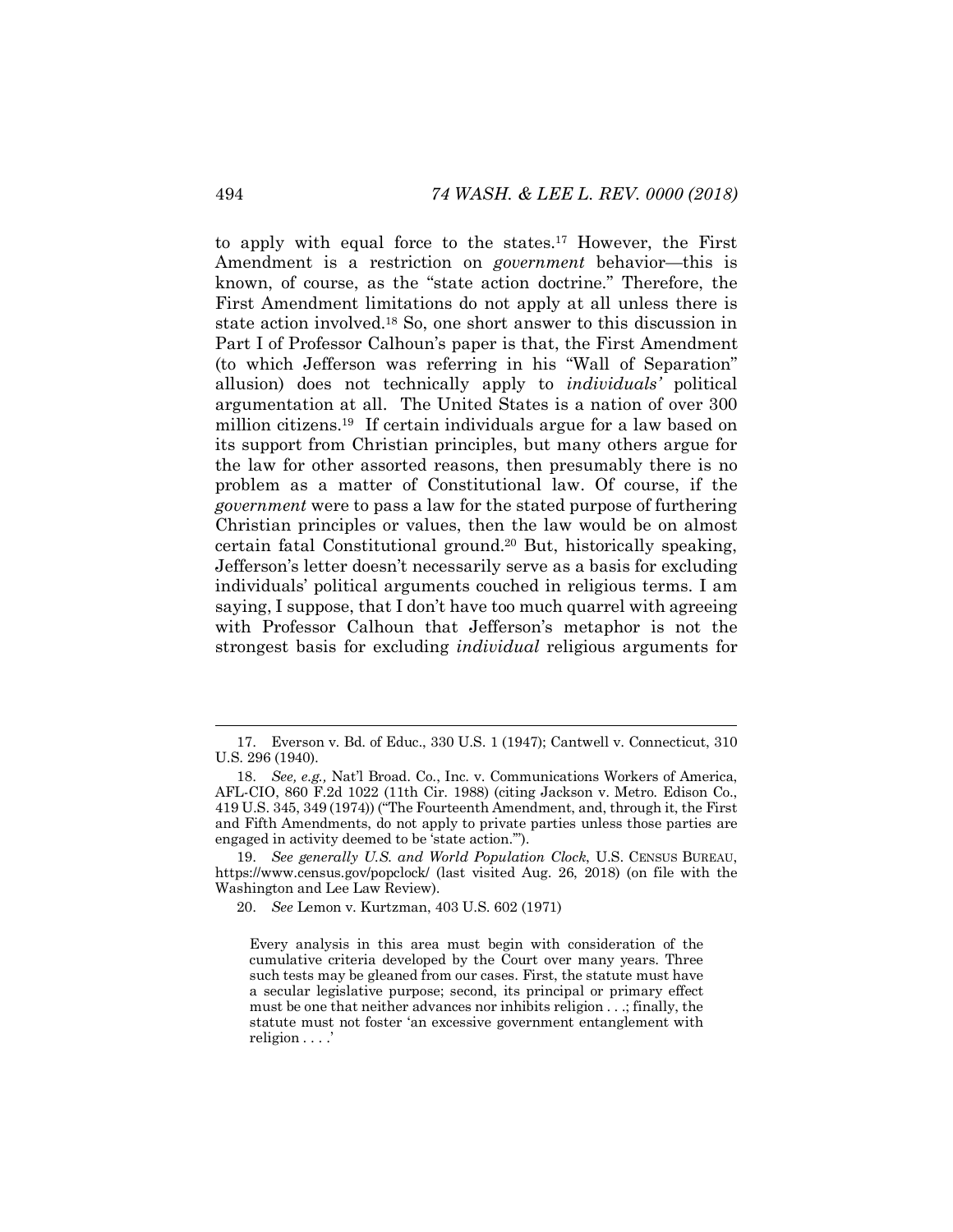law or public policy.<sup>21</sup> Nor, as will be seen, is it my primary complaint regarding such argumentation.

## *II. Religion and Politics Have Indeed Been Intermixed Since the Founding*

In part II of his Article, Professor Calhoun argues that religion and politics have intertwined since the founding of the Republic.<sup>22</sup> He is undoubtedly correct. How could one argue? Calhoun's argument in this section of his paper spends the entire time discussing whether President Lincoln had Christian motivations for working to end slavery in the United States—apparently, there is a spirited debate in the literature about this fact.<sup>23</sup> But whether Lincoln did specifically or not, there is no question that *many* did have Christian motivations, and in fact such motivations were found on either side of the slavery debate. In Lincoln's second Inaugural Address he noted that both pro-slavery and anti-slavery proponents "read the same Bible, and pray to the same God; and each invokes His aid against the other."24 Indeed, pro-slavery Christians had a multitude of scriptures to point to that clearly seemed to tolerate slavery, like Ephesians 6:5: "Slaves, obey your earthly masters with fear and trembling, with a sincere heart, as you would Christ."25 On the other hand, the anti-slavery abolitionists pointed to scripture teaching that man was made in the image of God, and even to more specific texts from the Mosaic

 <sup>21.</sup> As for whether a misinterpretation of Jefferson's metaphor has resulted in a completely incorrect constitutional jurisprudence with respect to prohibited state action, I will confess that I am not ready to argue that point one way or the other, nor am I certain that it is necessary to the issue at hand. Suffice it to say that there are at least two sides to that issue. *See generally* Daniel L. Dreisbach & John D. Whaley, *What the Wall Separates: A Debate on Thomas Jefferson's "Wall of Separation" Metaphor [A]greement, in the Abstract, That the First Amendment Was Designed to Erect A "Wall of Separation Between Church and State," Does Not Preclude A Clash of Views as To What the Wall Separates,* 16 CONST. COMMENT. 627 (1999).

<sup>22.</sup> *See* Calhoun, *Separation of Church and State, supra* note 1, at 12–23.

<sup>23.</sup> *See id.*

<sup>24.</sup> *See* David M. Smolin, *The Civil War as a War of Religion: A Cautionary Tale of Enslavement and Emancipation*, 39 CUMB. L. REV. 187 (2009) (citing President Abraham Lincoln, Second Inaugural Address).

<sup>25.</sup> *Ephesians* 6:5 (ESV).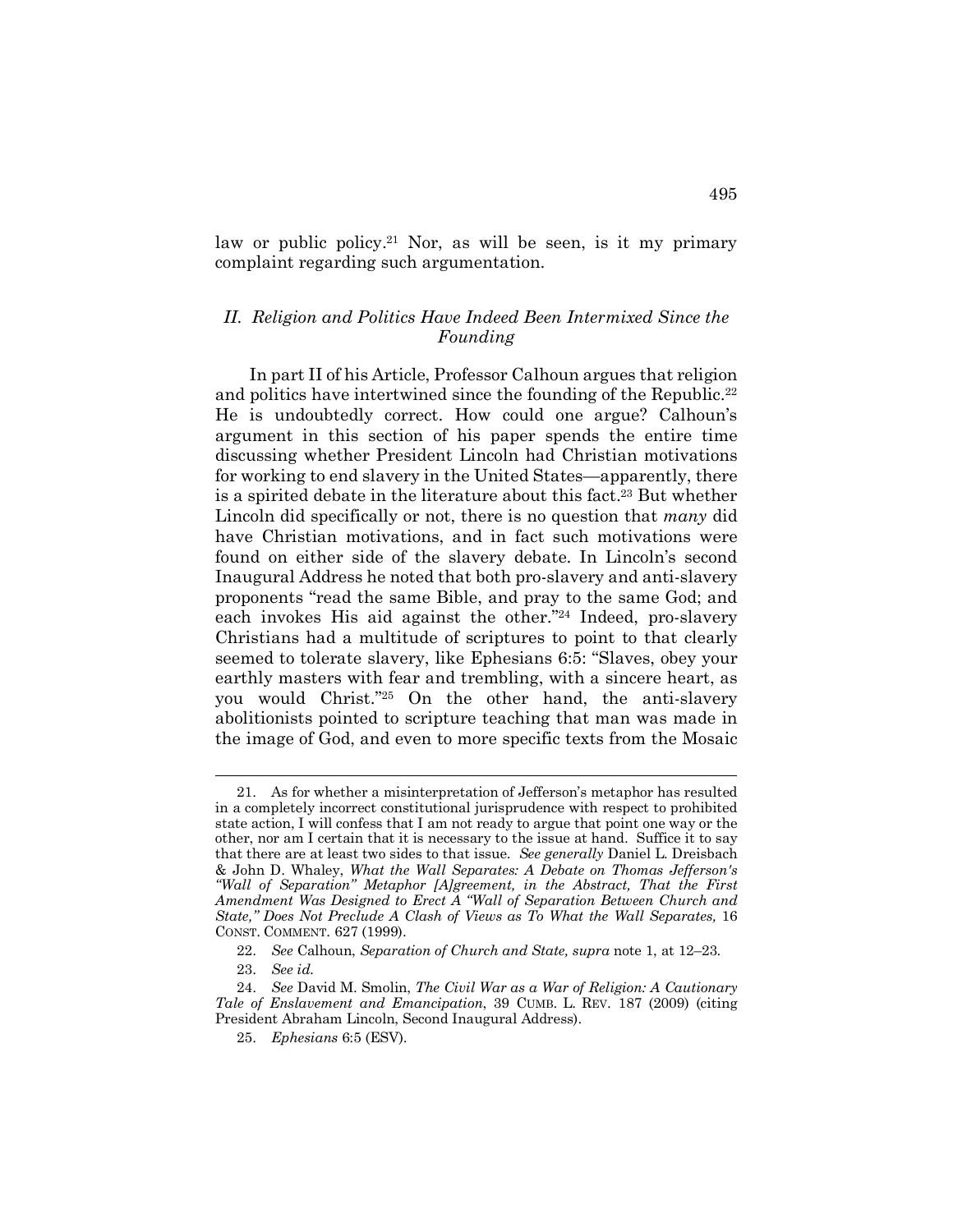law in the Old Testament, like Exodus 21:16: "Whoever steals a man and sells him, and anyone found in possession of him, shall be put to death."26 To take just one voice from that movement, William Lloyd Garrison has been called "the nation's most eloquent proponent of abolition."27 As Geoffrey Stone has stated: "Garrison merged the evangelical belief that America stood 'on a great precipice, ready to plunge into darkness' with his own charge that slavery was at the very root of the American dilemma. . . . He declared slavery '*the bell weather of America's fidelity to its covenant with God*.'"28 Throughout the argument over abolition, biblical arguments were generously used, including Acts 17:26: "God hath made of one blood all nations of men for to dwell on all the face of the earth."29 In any event, biblical arguments were frequently made in the slavery debate in the mid-19th century, possibly by Lincoln, but certainly by a multitude of others.

Of course, appeal to Christian morality and biblical standards were not limited to the slavery debate. There are many instances of such appeals, from all parts of the political spectrum. Therefore, during the Prohibition movement to ban the sale of alcohol in the United States, appeal to Christian morality was a large aspect of the argument. The so-called Temperance movement appealed to verses such as Ephesians 5:18: "... and do not get drunk with wine, for that is debauchery, but be filled with the Spirit  $\dots$  ."<sup>30</sup> Before women were granted the right to vote by passage of the 19th Amendment in 1920, some Christians argued that women's suffrage was improper, because of appeals to the Bible. Thus, Susan Fennimore Cooper wrote, in an article in *Harper's New* 

 <sup>26.</sup> *Exodus* 21:16 (ESV).

<sup>27.</sup> *See* Geoffrey R. Stone, *The Second Great Awakening: A Christian Nation?*, 26 GA. ST. L. REV. 1305, 1323 (2010).

<sup>28.</sup> *Id.* (emphasis added).

<sup>29.</sup> *Id.*

<sup>30.</sup> Rachel Wedel, *Prohibition and Religion: Mennonite Brethren and the Temperance Movement, 1900–1940s*, CONTEMPORARY MENNONITE SCHOLARSHIP, https://ml.bethelks.edu/issue/vol-69/article/prohibition-and-religion-mennonitebrethren-and-th/) (last visited Sept. 23, 2018) (citing Ephesians 5:18) (on file with the Washington and Lee Law Review). There were some problems with this line of argument, like the fact that Jesus himself drank wine (and was labeled a drunkard by some for it). *See Luke* 7:34 ("The Son of Man has come eating and drinking, and you say, 'Look at him! A glutton and a drunkard, a friend of tax collectors and sinners!'").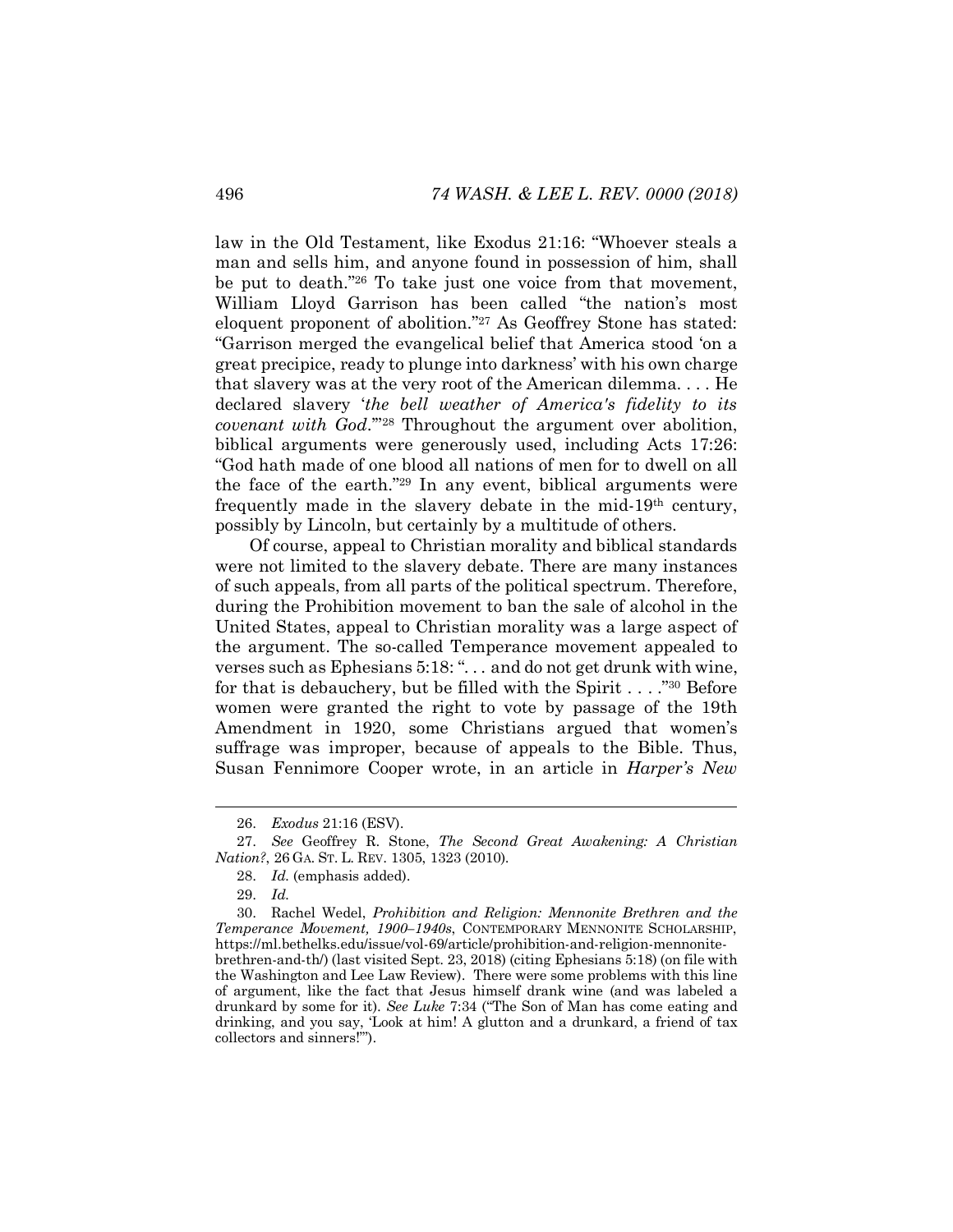*Weekly Magazine* in 1870, that women should *not* obtain the right to vote along with men, in part because the Christian scriptures

"enjoin . . . the submission of the wife to the husband, and allots a subordinate position to the whole sex while here on earth. No woman calling herself a Christian, acknowledging her duties as such, can, therefore, consistently deny the obligation of a limited subordination laid upon her by her Lord and His Church."31

The civil rights debate of the 1960s included explicit appeals to Christianity, perhaps most notably by Martin Luther King, Jr. As noted by Professor Calhoun in his lead article, King argued for reform in part by pleading with others "to be co-workers with God ... to make real the promise of democracy."<sup>32</sup> King rebuked Christian ministers who posited that the Christian gospel was not concerned with social and political issues, and disagreed with those who would separate "the sacred and the secular."33 As Calhoun notes, King "predicted that one day the South would recognize that protestors 'were in reality standing up . . . for the most sacred values in our Judaeo-Christian heritage."34 Other examples could be given, but it is undeniably clear that the Reverend Martin Luther King drew upon, and explicitly communicated, Christian principles and doctrine in arguing for civil rights laws and reforms.

In more recent years, Christians have continued to argue for legal and political stances, based on explicit appeals to Christian principles or doctrine. And, these appeals have come from all aspects of the ideological spectrum. The following are typical examples from conservative Christian political activists:

> The leader of the conservative Christian group Focus on the Family declared: "most of what those who disagree with us represent leads to death abortion, euthanasia, promiscuity in

 <sup>31.</sup> Susan Fennimore Cooper, *Female Suffrage: A Letter to the Christian Women of America*, HARPER'S NEW WEEKLY MAGAZINE, June–Nov. 1870, at 439 (available at http://jfcoopersociety.org/SUSAN/SUFFRAGE.HTML).

<sup>32.</sup> Calhoun, *Separation of Church and State, supra* note 1, at 23 (citing Martin Luther King, Jr., *Letter from a Birmingham Jail, in* MARTIN LUTHER KING, JR., I HAVE A DREAM: WRITINGS AND SPEECHES THAT CHANGED THE WORLD 83, 92 (James Melvin Washington ed. 1992)).

<sup>33.</sup> *Id.* at 23 (citing KING, *supra* note 32, at 96).

<sup>34.</sup> *Id.* at 94 (citing KING, *supra* note 32, at 97).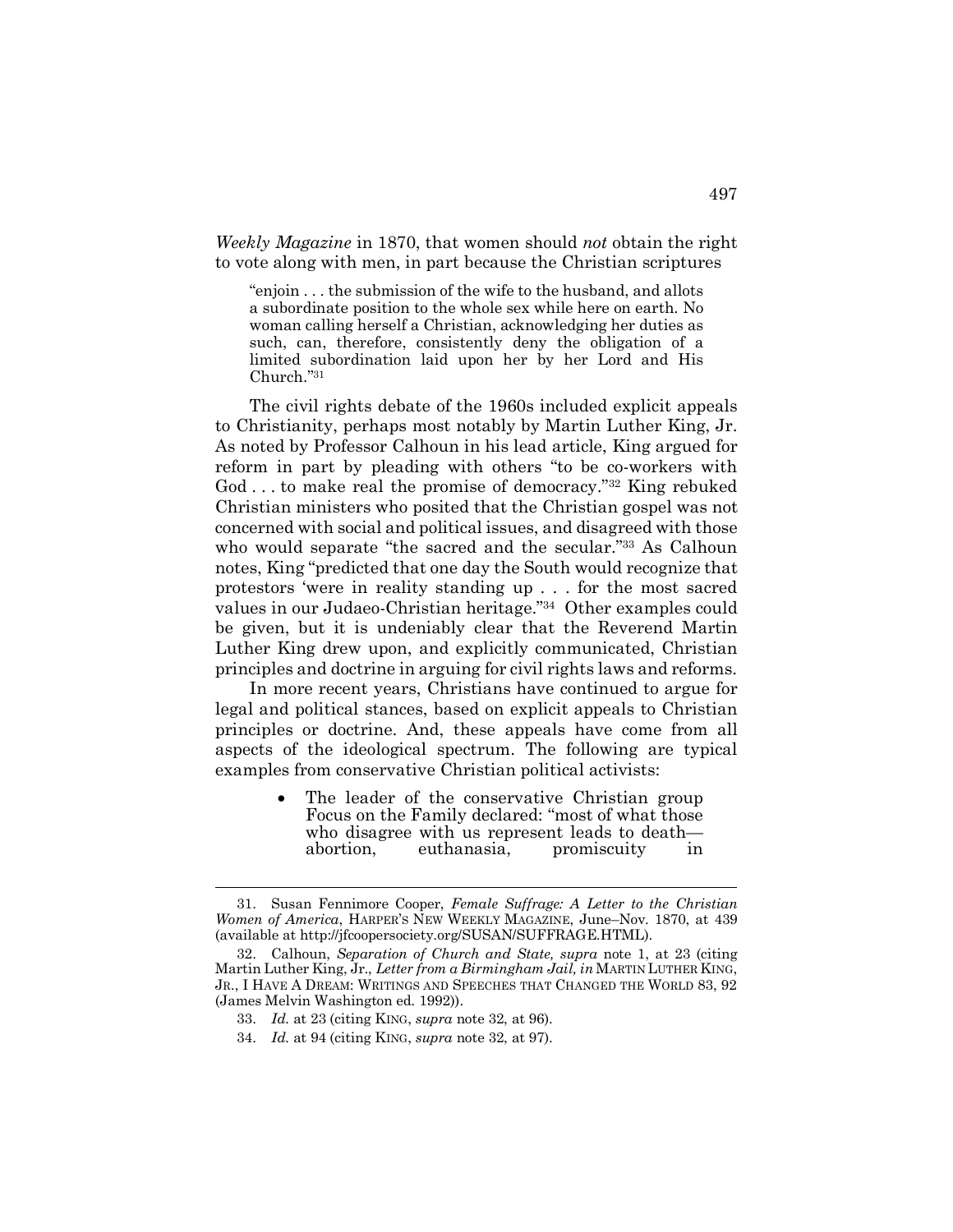heterosexuality, promiscuity in homosexuality, legalization of drugs. There are really only two choices. It is really that clear. *It's either God's way, or it is the way of social disintegration*."35 In Pat Buchanan's speech to the 1992 Republican National Convention, he stated:

The agenda that Clinton and Clinton would impose on America: abortion on demand, a litmus test for the Supreme Court, homosexual rights, discrimination against religious schools, women in combat units. That's change, all right. But that's not the kind of change America needs. It's not the kind of change America wants. And it's not the kind of change we can abide in a nation we still call 'God's country.'36

• Jim Daly stated in a Fox News editorial titled *Why the Same-Sex Marriage Experiment Will Not Work*, that he was "naturally, personally opposed to the legalization of same-sex marriage for the simple but profound reason that it *violates and contradicts the sacred text of the Bible*, which I believe to be true and inspired."37

37. Jim Daly, *Why the Same-Sex Marriage Experiment Will Not Work*, FOXNEWS.COM (May 24, 2011), http://www.foxnews.com/opinion/2011/05/24/sexmarriage-experiment-work/ (last visited Aug. 6, 2018) (emphasis added) (on file with the Washington and Lee Law Review). In fairness, Daly did continue by making at least some effort towards justifying the policy choice for non-Christians:

But on what basis should I expect people who don't believe as I do to likewise oppose same-sex marriage? On the basis of logic, reason, common sense and the fact that preservation of traditional marriage is in the best interest of the common good, as evidenced by any number of factors, including reams of social science data and thousands of years of history.

 <sup>35.</sup> JAMES DAVISON HUNTER, TO CHANGE THE WORLD: THE IRONY, TRAGEDY, AND POSSIBILITY OF CHRISTIANITY IN THE LATE MODERN WORLD 119 (Oxford University Press 2010) (citing Michael J. Gerson, *A Righteous Indignation: James Dobson—Psychologist, Radio Host, Family-Values Crusader—Is Set to Topple the Political Establishment*, NEWSWEEK, May 4, 1998)) (emphasis added).

<sup>36.</sup> Patrick J. Buchanan, Address to the Republican National Convention in Houston, Texas, Aug. 17, 1992 (transcript available at http://www.americanrhetoric.com/speeches/patrickbuchanan1992rnc.htm) (last visited Aug. 6, 2018) (emphasis added).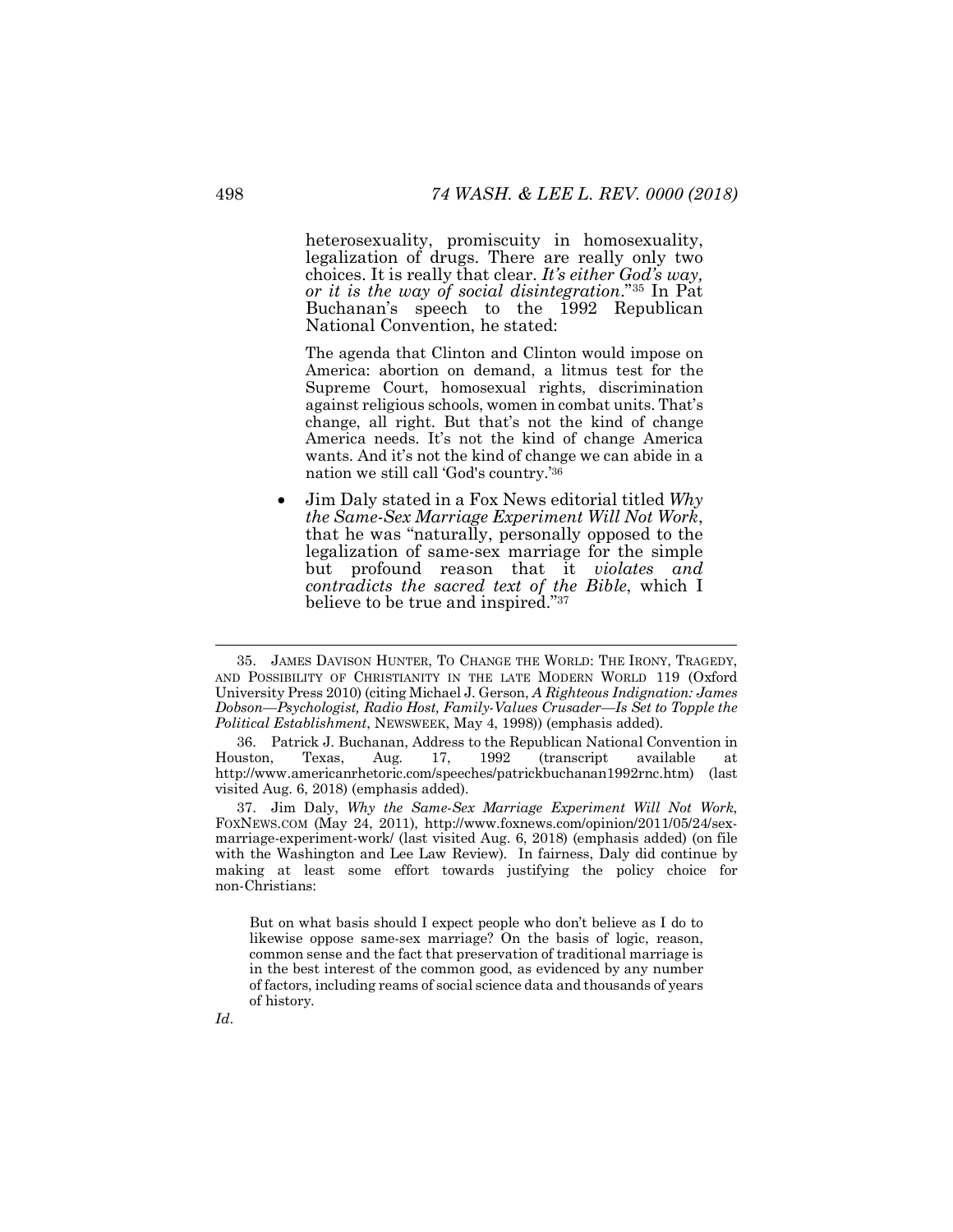• Billy Graham published a full-page ad in the 2012 campaign, in several leading national newspapers, including the *USA Today,* the *Washington Post,*  and the *New York Times*, that provided as follows:

On Nov. 6, the day before my 94th birthday, our nation will hold one of the most critical elections in my lifetime. We are at a crossroads and there are profound moral issues at stake. I strongly urge you to vote for candidates who support the biblical definition of marriage between a man and a woman, protect the sanctity of life and defend our religious freedoms. *The Bible speaks clearly on these crucial issues.* Please join me in praying for America, that we will turn our hearts back toward God.38

• An ad during the 2012 Presidential election featured an ominous soundtrack and fiery imagery, and included Mike Huckabee solemnly stating:

Christians across the nation will have an opportunity to shape the future for our generation and generations to come. Many issues are at stake, but some issues are not negotiable: The right to life from conception to natural death. Marriage should be reinforced, not redefined. It is an egregious violation of our cherished principle of religious liberty for the government to force the church to buy the kind of insurance that leads to the taking of innocent human life. *Your vote will affect the future and be recorded in eternity. Will you vote the values that will stand the test of fire? This is Mike Huckabee asking you to join me November the 6th and vote based on values that will stand the test of fire.*<sup>39</sup>

• A 2018 article in the *Washington Post* titled "Despite porn stars and Playboy models, white evangelicals aren't rejecting Trump. This is why.", cited statistics

 <sup>38.</sup> David Ward, *Billy Graham Political Newspaper Ad Campaign: "Vote for Biblical Values,"* DESERET NEWS (Nov. 1, 2012), http://www.deseretnews.com/article/865565802/Billy-Graham-ad-Vote-forbiblical-values.html?pg=all (last visited Aug. 6, 2018) (emphasis added) (on file with the Washington and Lee Law Review).

<sup>39.</sup> *Did Mike Huckabee Really Say That You Will Go to Hell if You Vote for Obama?*, THE ERSTWHILE CONSERVATIVE: A BLOG OF REPENTANCE (Oct. 31, 2012), http://duanegraham.wordpress.com/2012/10/31/did-mike-huckabee-really-saythat-you-will-go-to-hell-if-you-vote-for-obama/ (last visited on Aug. 6, 2018) (emphasis added) (on file with the Washington and Lee Law Review).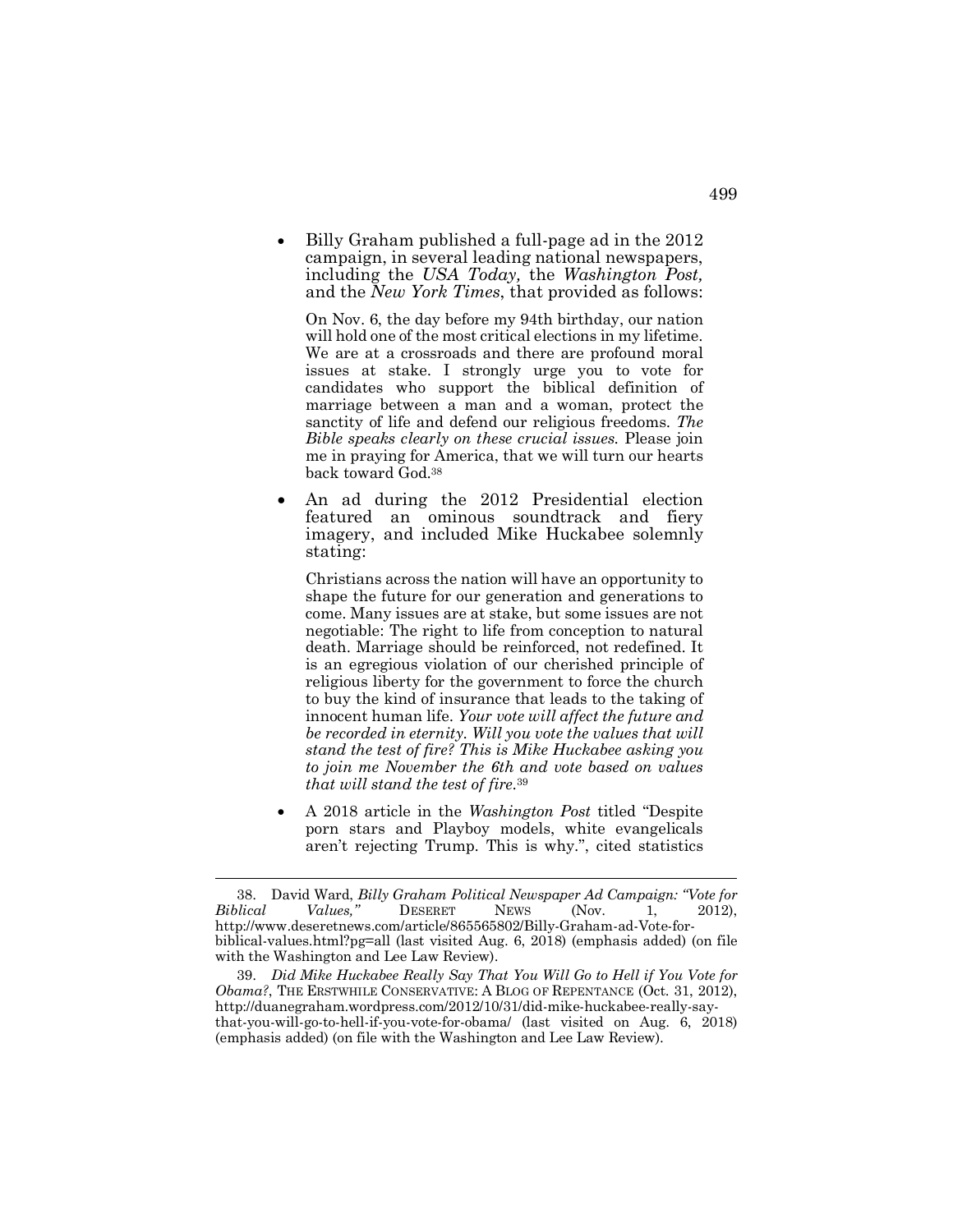showing that those who supported the ideal of the Unites States as a "Christian nation" were far more likely to have voted for, and to continue supporting, President Trump.40 The polling questions, to which the respondents supporting Trump responded favorably, included: (1) "The federal government should declare the United States a Christian nation," and (2) "The federal government should advocate Christian values."41

Although conservative right-wing Christian political argumentation like the above receives a lot of attention, the Christian left has also made explicit appeals to Christian doctrine in support of law and public policy. The paramount historical examples of abolition and civil rights reforms have already been discussed above. But, more recently, a critical moment for igniting the current movement of the Christian Left was George W. Bush's presidential victory in 2004. "It was only then that the Democratic Party, for many decades tone-deaf to faith, recognized that it would not mobilize the American public and win elections until it learned to use the language and grammar of faith that has always informed the values and beliefs of most Americans."42 The following are typical examples from left-leaning Christian political activists:

• Jim Wallis, founder of the Sojourners organization, has written several books. One of these is *God's Politics: Why the Right Gets It Wrong and the Left Doesn't Get It*. The Sojourners website gives the following description:

God's Politics offers a clarion call to make both our religious communities and our government more accountable to key values of the prophetic religious tradition. Our biblical faith and religious traditions simply do not allow us as a nation to continue to ignore the poor and marginalized, deny racial

 <sup>40.</sup> *See* Andrew L. Whitehead, Joseph O. Baker & Samuel L. Perry, *Despite Porn Stars and Playboy Models, White Evangelicals Aren't Rejecting Trump. This is Why.*, WASH. POST (Mar. 26, 2018), https://www.washingtonpost.com/news/monkey-cage/wp/2018/03/26/despiteporn-stars-and-playboy-models-white-evangelicals-arent-rejecting-trump-this-iswhy/?utm\_term=.278e958ce84e) (last visited on Aug. 6, 2018) (on file with the Washington and Lee Law Review).

<sup>41.</sup> *Id.*

<sup>42.</sup> HUNTER, *supra* note 35, at 137.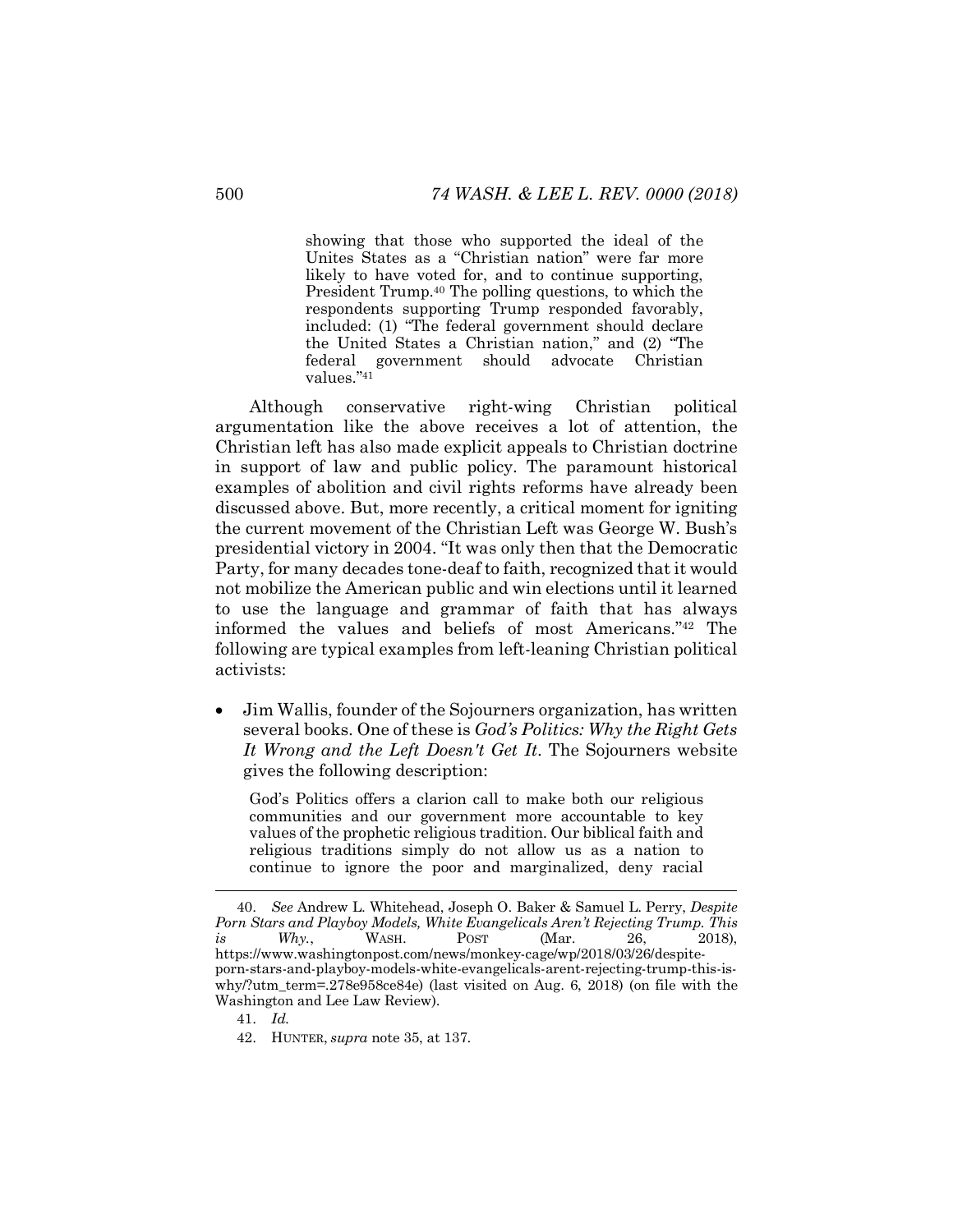justice, tolerate the ravages of war, or turn away from the human rights of those made in the image of God.<sup>43</sup>

- Indeed, as Wallis has separately declared, "*God is angry with America* and with the world because of the statistics of poverty."44
- Another Christian Left organization is Evangelicals for Social Action (ESA).45 Its website states that "ESA serves as a catalyzing agent for Christ's shalom via projects focused on cultural renewal, holistic ministry, political reflection and action, social justice and reconciliation, and creation care."46 ESA's website discusses several issues, one of which is animal rights, which ESA says "as part of God's creation, as beings created and cared for by God, and as people made in the image of that creative God, it is our responsibility and honor to ensure that animals flourish."47
- An example of an environmental advocacy group with a Christian bent is A Rocha. Its website describes "A Rocha [as] a Christian nature conservation organization, our name coming from the Portuguese for 'the Rock', as the first initiative was a field study centre in Portugal."48 A Rocha explains that its environmental advocacy is motivated by Christian ethics, as it states in the explanation of its commitments: "Underlying all

 <sup>43.</sup> Jim Wallis, *President and Founder*, SOJO.NET, https://sojo.net/biography/jim-wallis (last visited Aug. 26, 2018) (on file with the Washington and Lee Law Review).

<sup>44.</sup> HUNTER, *supra* note 35, at 139 (emphasis added) (citing Jim Wallis, public comments, Pentecost 2006: Building a Covenant for a New America, hosted by Sojourners and Call to Renewal, Washington, D.C., June 26, 2006).

<sup>45.</sup> EVANGELICALS FOR SOCIAL ACTION, http://www.evangelicalsforsocialaction.org (last visited on Aug. 6, 2018) (on file with the Washington and Lee Law Review).

<sup>46.</sup> *ESA's DNA*, EVANGELICALS FOR SOCIAL ACTION, https://www.evangelicalsforsocialaction.org/about-esa/ (last visited on Aug. 6, 2018) (on file with the Washington and Lee Law Review).

<sup>47.</sup> *Animal Protection*, EVANGELICALS FOR SOCIAL ACTION, www.evangelicalsforsocialaction.org/animal-protection/ (last visited on Aug. 6, 2018) (on file with the Washington and Lee Law Review).

<sup>48.</sup> *Our Values,* A ROCHA, http://www.arocha.org/en/values/ (last visited on Aug. 6, 2018) (on file with the Washington and Lee Law Review).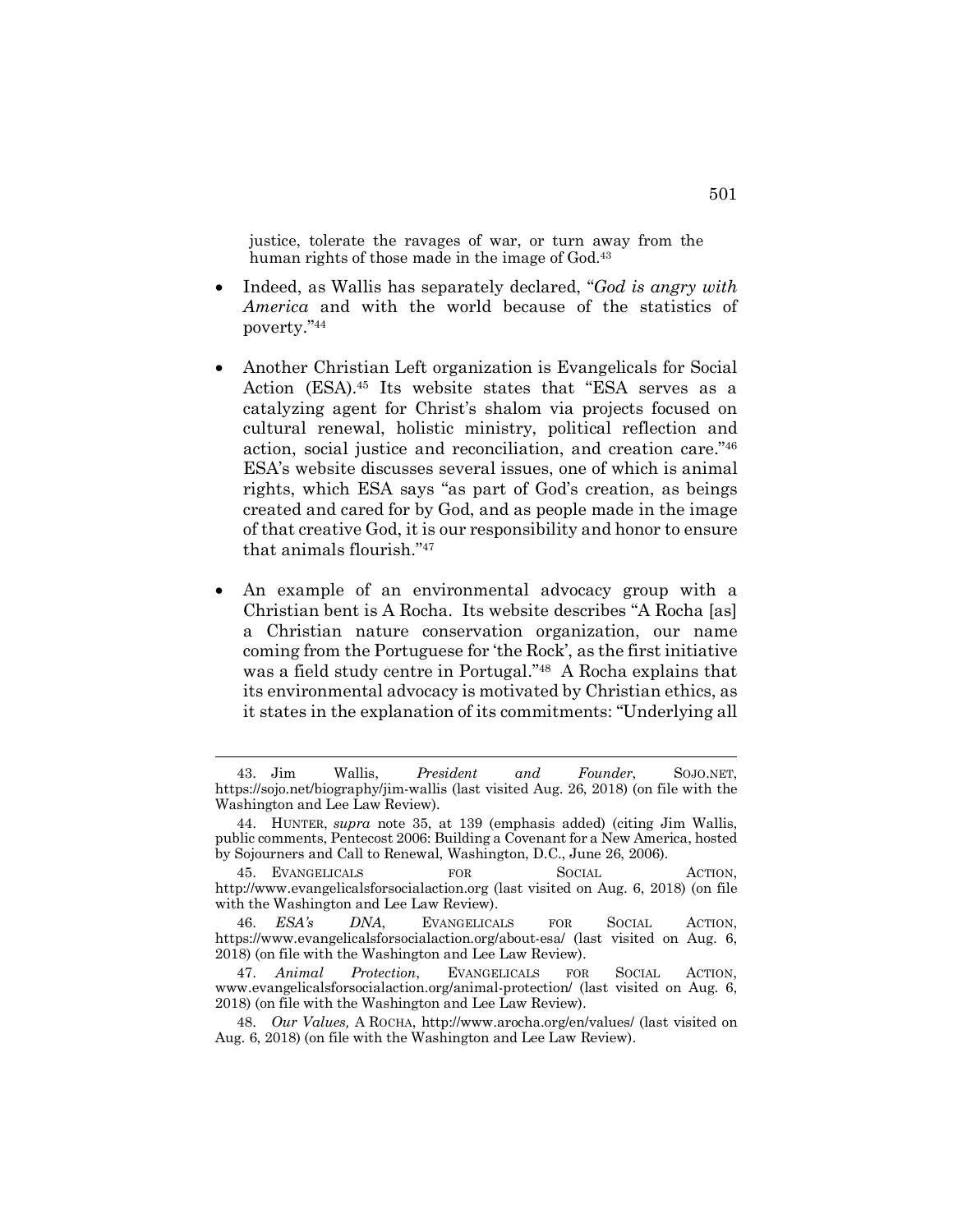we do is our biblical faith in the living God, who made the world, loves it and entrusts it to the care of human society."49

- To come back to Jim Wallis, probably the longest-running and most influential voice of the Christian Left, his 2005 book *God's Politics: Why the Right Gets it Wrong, and The Left Doesn't Get*  It, has been incredibly important to this movement.<sup>50</sup> Here are some of the policy prescriptions from his book that he says are mandated by biblical standards:
	- $\triangleright$  Governmental budgets and tax policies should show compassion for poor families rather than reward the rich. Foreign policies should include fair trade and debt cancellation for the poorest countries. (Matthew 2:34-40, Isaiah 10:1-2).
	- Ø Policies should protect the creation rather than serve corporate interests which damage it. (Genesis 2:15, Psalm 24:1).
	- Ø Policies in the name of citizens should respect international law and cooperation in responding to global threats rather than in preemptive wars of choice. (Matthew 5:9).
	- Governments should tell the truth in justifying war and in other foreign and domestic policies. (John 8:32).
	- $\triangleright$  National officials should foster change in attitudes and policies which led to the abuse and torture of Iraqi prisoners.
	- $\triangleright$  National officials should drop the dangerous language of righteous empire in the war on terrorism which confuses the roles of God, church, and nation. They should be alert to perceiving evil in our actions rather than only in our enemies. (Matthew 6:33, Proverbs 8:12-13).
	- Ø Policies on abortion, capital punishment, euthanasia, weapons of mass destruction, HIV/AIDS—and other pandemics—and genocide around the world should obey

 <sup>49.</sup> *Id.*

<sup>50.</sup> *See generally* JIM WALLIS, GOD'S POLITICS: WHY THE RIGHT GETS IT WRONG, AND THE LEFT DOESN'T GET IT (2005).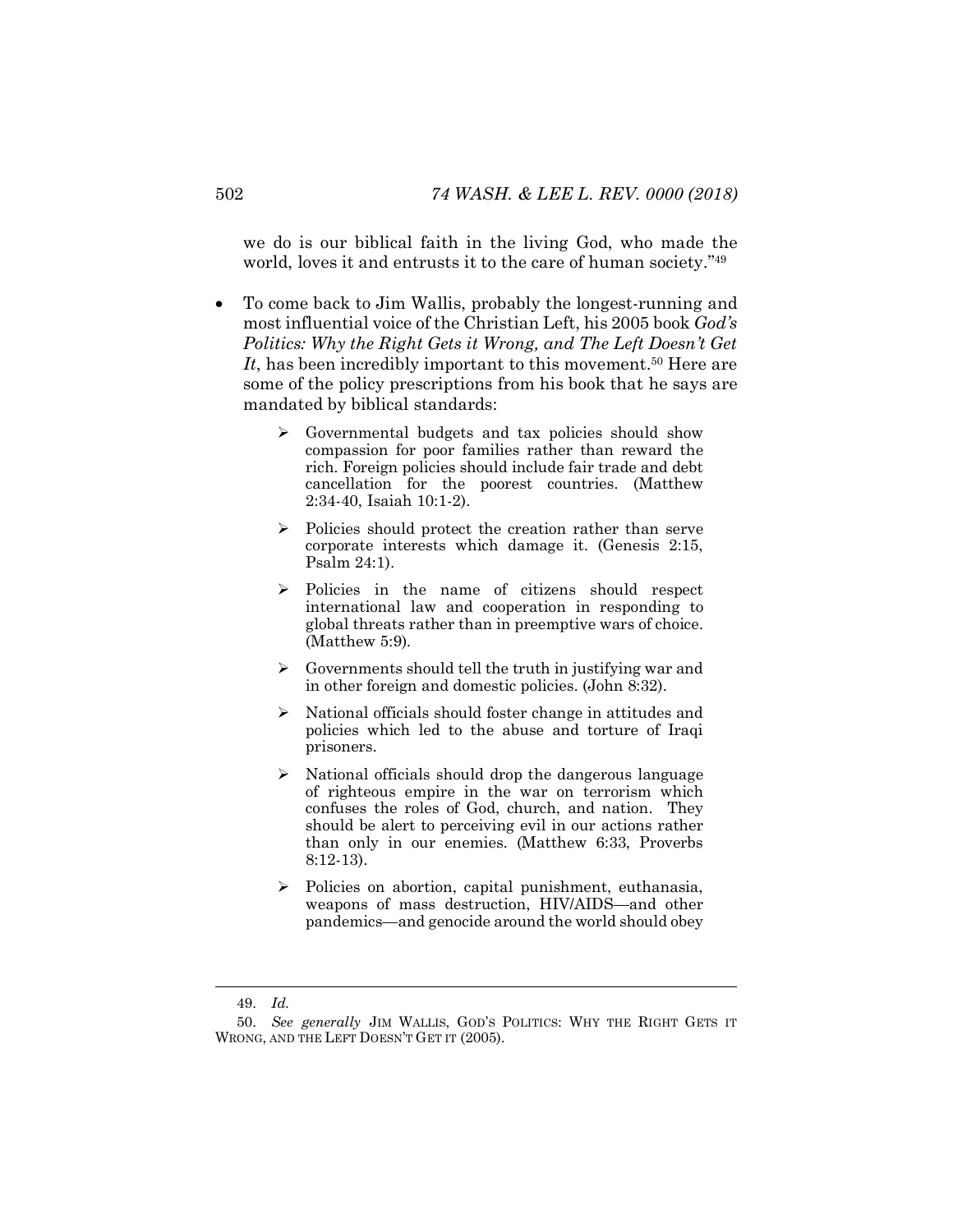the biblical injunction to choose life. (Deuteronomy 30:19).51

• As pointed out in Professor Calhoun's lead Article, in February 2018 over one hundred Christian leaders published a full-page advertisement in the *Washington Post* addressing treatment of refugees and immigrants.<sup>52</sup> The ad, in letter form, urges "just, compassionate and welcoming policies toward refugees and other immigrants."53 The basis of the plea is that "[t]he Bible speaks clearly and repeatedly to God's love and concern for the vulnerable, and also challenges us to think beyond our nationality, ethnicity or religion when loving our neighbor."54 The ad also explains that all people are "made in the image of God."55 Hence, as Calhoun rightly observes, the "signers' Christian faith substantially influenced their policy positions on immigration,"56 and, moreover, the theological nature of the appeal was explicitly communicated.

As has been seen, and has Calhoun has agreed, much political argumentation has been set forth explicitly in religious—and, frankly, Christian—terms, throughout our nation's history. Such appeals have come from either end of the political spectrum, but all of the above examples have been explicitly Christian in their public communication. This is what Professor Calhoun argues to allow, but what I view as actually—and paradoxically antithetical to Christian doctrine. The next section will explore the reasons this is so.

 <sup>51.</sup> *See* HUNTER, *supra* note 35, at 145–46 (citing WALLIS, *supra* note 50, at xxiii-xxiv, and also noting that these statements "accompany a list of beliefs published in a newspaper petition [presumably by Wallis]").

<sup>52.</sup> *See* Calhoun, *Separation of Church and State, supra* note 1, at 31–32 (citing *Top Evangelical leaders and pastors from all 50 states urge action to help vulnerable immigrants*, WASH. POST (Feb. 7, 2018), at A27).

<sup>53.</sup> *Id.*

<sup>54.</sup> *Id.*

<sup>55.</sup> *Id.*

<sup>56.</sup> *Id.* at 32.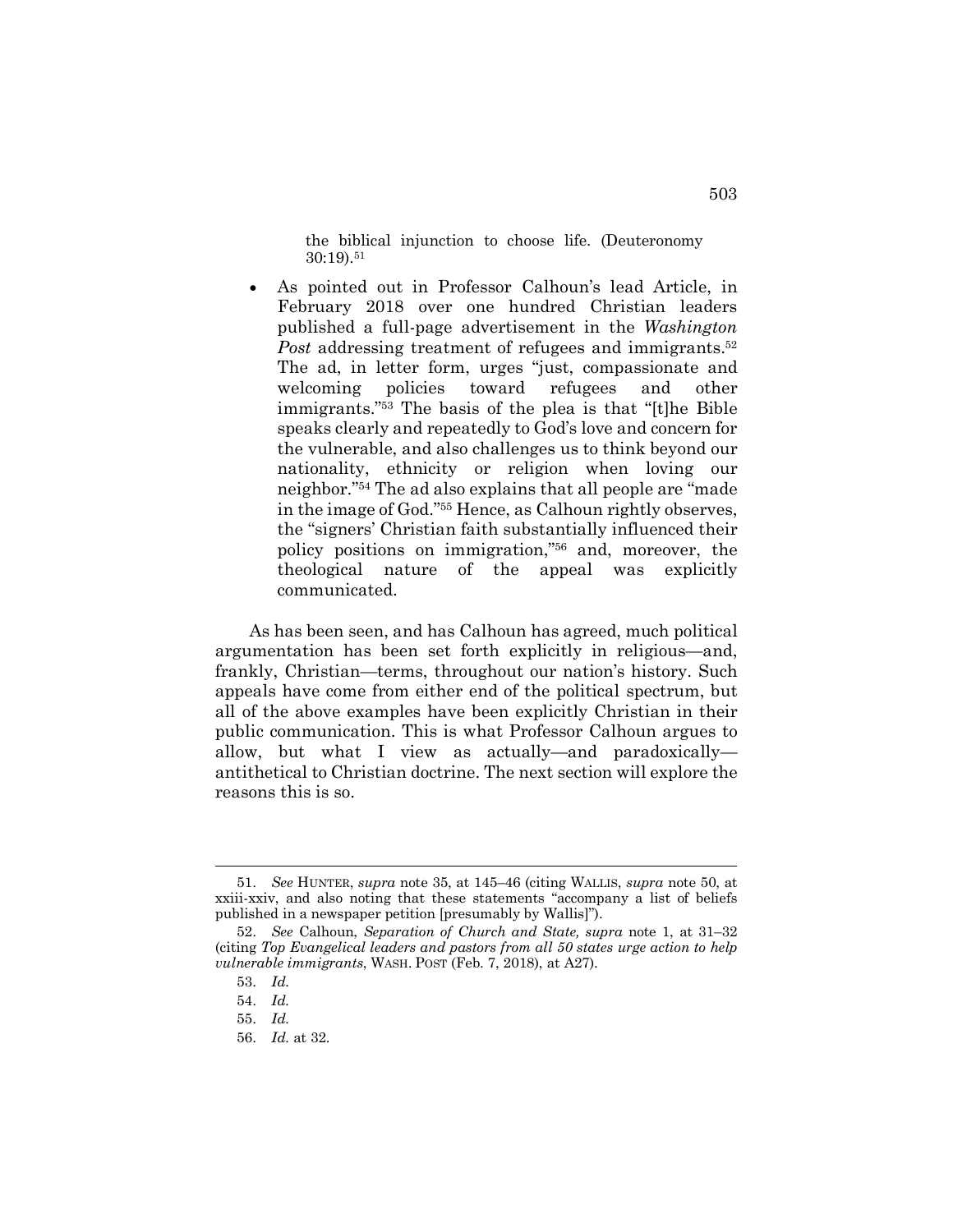#### *III. The Expressive Effect of Christian Political Advocacy and Why it is Problematic for Christians*

Professor Calhoun argues that no arguments justify excluding religious-based advocacy in the public square. I agree that no *legal*  arguments justify it, but I don't agree that no other arguments justify excluding such advocacy. I think there's a paradox that occurs when well-meaning Christians publicly argue for law and public policy on the basis of explicit religious and Christian rationales. It's *communicating* something to the public, and I think it is—paradoxically—communicating a *false message* about the central tenet and hope of Christian doctrine. So, if I'm right, there is a theological and gospel-oriented reason for Christians to refrain from overt Christian political advocacy in the public square. Not a legal reason, but one rather that comes from within our own religious convictions and beliefs as Christians.

The types of arguments that Christians make, as discussed in the previous section and as acknowledged by Professor Calhoun in his paper, are claiming that certain laws or policy objectives are necessitated because they are dictated by Christian doctrine. Cass Sunstein has pointed out that "there can be no doubt that law, like action in general, has an *expressive* function."57 It would follow that Christians' political advocacy also has an expressive function. What is being expressed to the public when Christians make arguments like those discussed in the previous section—that is, that a certain law or public policy is needed because of some Christian principle? Two things, which I think combine for a third thing.

First, laws are being proposed and advocated for. What is law? As I have noted previously, law "is the body of rules of conduct or action prescribed as binding and enforceable by a controlling authority—in this case, the federal government of the United States or the individual States of the Union."58 Law has the coercive power of the state for its enforcement, and it is focused on actions, or behavior.59 So, law is primarily about enforcing peoples' behavior or, one might say, about their *works*.

 <sup>57.</sup> Cass R. Sunstein, *On the Expressive Function of Law*, 144 U. PENN. L. REV. 2021, 2051 (1996) (emphasis added).

<sup>58.</sup> Barnes, *supra* note 5, at 241 (citing "Law," defined by Merriam Webster).

<sup>59.</sup> *See generally* Ekow N. Yankah, *The Force of Law: The Role of Coercion*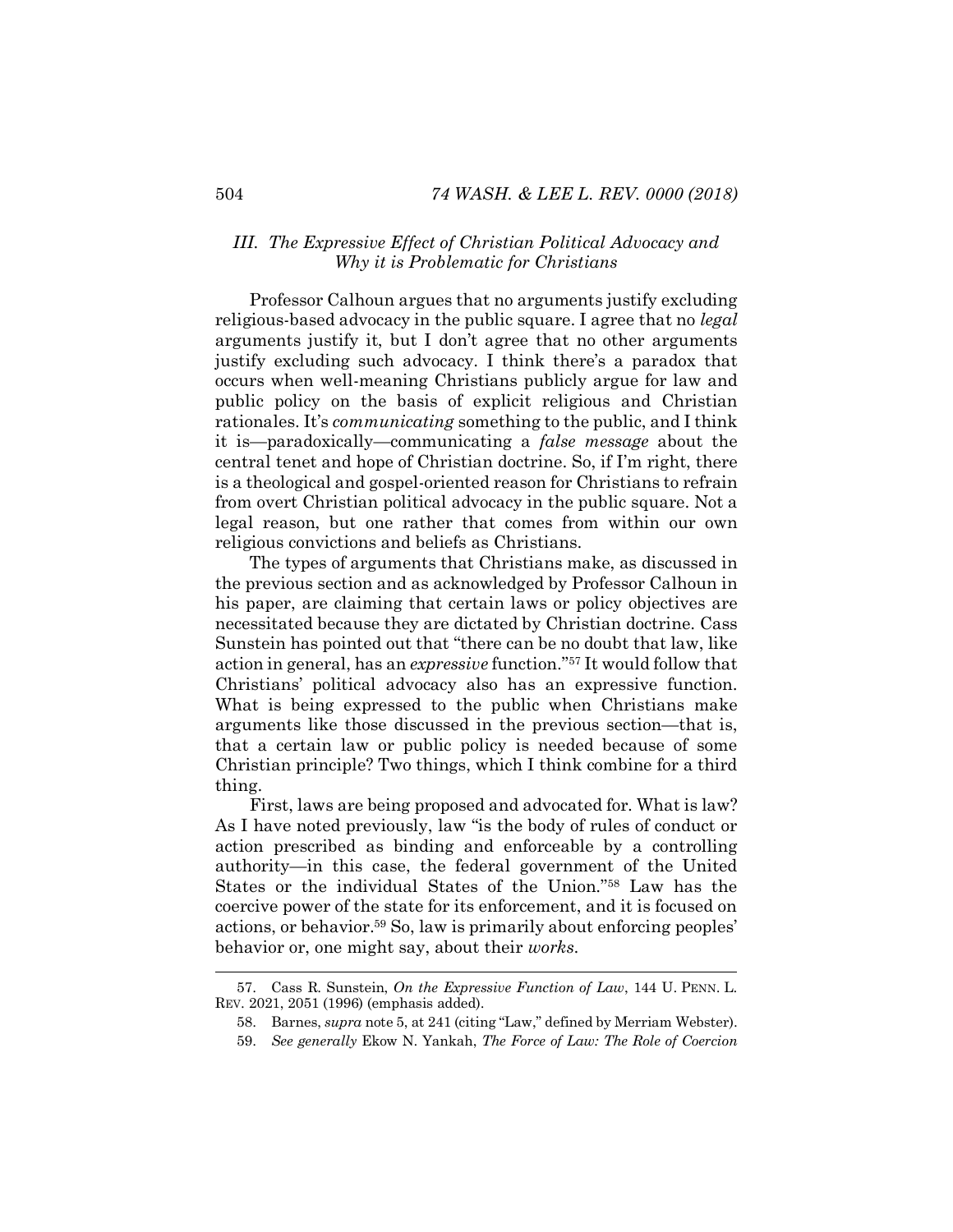Second, Christian principles are being alleged, as the underlying reason for the laws or public policy being advocated. Now, of course, John Rawls would stop here and say that such religious, or "comprehensive" world views, just should not be principally resorted to in political advocacy, simply because they are not readily subject to compromise, and they are not shared by all the populace.<sup>60</sup> While I agree with this general Rawlsian approach, and believe it overlaps with what I am arguing here, I wish to present an ancillary point strictly from within Christianity *itself.* Christianity is, of course, understood by most as a *religious* doctrine or philosophy. And, what is important about the principles alleged being "Christian" or "religious" ones? The goal of many, if not most, religions is to "answer the questions of how individuals should relate to God and how human beings should relate to one another, in order to be in harmony with God and the Ultimate Purpose of life."61 To take it a step further, many religions (and all

l

What our deliberative, pluralistic democracy does demand is that the religiously motivated translate their concerns into universal, rather than religion-specific, values. It requires that their proposals must be subject to argument and amenable to reason. If I am opposed to abortion for religious reasons and seek to pass a law banning the practice, I cannot simply point to the teachings of my church or invoke God's will and expect that argument to carry the day.

BARACK OBAMA, THE AUDACITY OF HOPE: THOUGHTS ON RECLAIMING THE AMERICAN DREAM 219 (2006). Cuomo has stated:

I protect my right to be a Catholic by preserving your right to believe as a Jew, a Protestant or non-believer, or as anything else you choose. *We know that the price of seeking to force our beliefs on others is that they might some day force theirs on us*.

*in Legal Norms,* 42 U. RICH. L. REV. 1195 (2008).

<sup>60.</sup> *See* JOHN RAWLS, POLITICAL LIBERALISM 63 (Columbia University Press 1993). "Rawls opposes such comprehensive doctrines proclaiming truth, holding that it is perfectly consistent to abstain from seeking to coercively enforce such a doctrine via the mechanism of the state, while simultaneously affirming it as true." Barnes, *supra* note 5, at 242 (citing Leslie Griffin, *Good Catholics Should be Rawlsian Liberals*, 5 S. CAL. INTERDISC. L.J. 297, 299 (1997)). Other Christian politicians have expressed support for the Rawlsian view, including Mario Cuomo and Barack Obama. *Id.* at 242–43. Obama stated in his 2006 autobiography:

Mario M. Cuomo, *Religious Belief and Public Morality: A Catholic Governor's Perspective*, 1 NOTRE DAME J.L. ETHICS & PUB. POL'Y 13, 17–18 (1984) (emphasis added).

<sup>61.</sup> MARY M. SAUER, A COMPARISON OF WORLD RELIGIONS: ANCIENT TO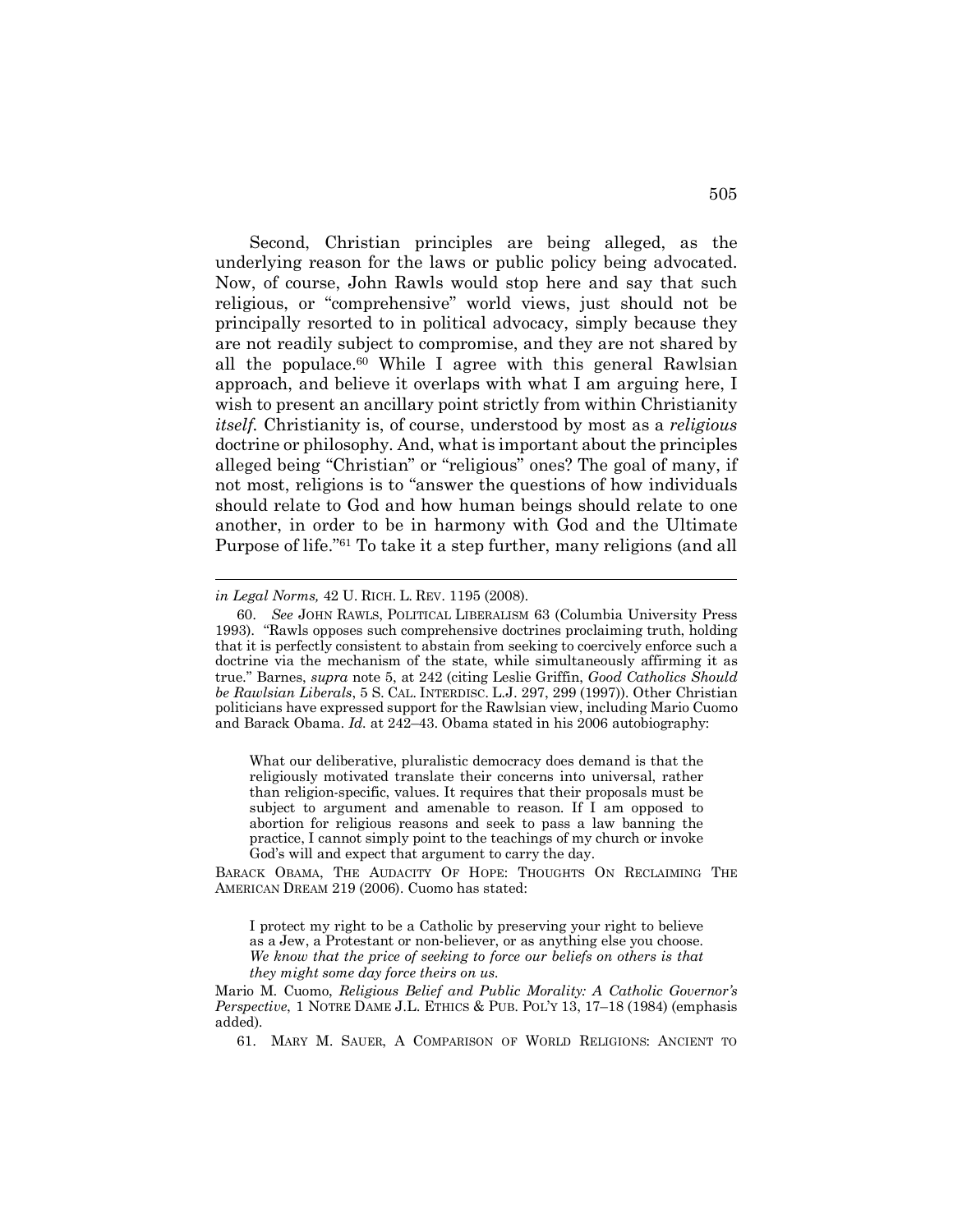of the monotheistic ones including Christianity), are predominantly concerned with *salvation*. As I stated in my prior article on the subject:

Salvation has different connotations in different religious traditions, but it tends to mean deliverance from the effects of sin; more generally, it means preservation from destruction, or at least "deliverance from danger or difficulty." Thus, the goal of many, if not most, religions is "salvation or the achievement of some ultimate good or well-being." For many, this is the main point of religion. A related aspect to most religions is the claim of divine favor for its adherents—salvation being an obvious type of favor bestowed by God. Therefore, the main point of most of the major religions—including Christianity—is obtaining a proper relationship with God, divine favor, and ultimately, redemption and salvation for one's soul.62

Thus, one of the principle goals of a person professing to be a Christian, and to adhere to "Christian" principles, therefore, is to obtain favor with God and to experience salvation.

I have so far addressed two things that Christian political advocacy is about—i.e., what is being expressed. First, it is about *laws*, which coerce peoples' behavior. Second, it is also about the alleged *Christian* support for those laws—these advocated laws are said to be justified because they reflect "Christian" (or, at least, biblical) values and doctrines. The combination of these two concepts together, I believe, results in a third thing that is implicitly communicated. That is, there is a realistic possibility of such public Christian political advocacy being interpreted as follows: "*if I behave according to the proposed 'Christian' principles being advocated for, I will obtain greater favor with God.*"63 Nor am I the only one to have made this observation in the legal academy. Professor Calhoun, in an Article published over twenty-five years

MODERN-DAY, *Introduction* (2006).

<sup>62.</sup> Barnes, *supra* note 5, at 241 (citing "Salvation," defined by Merriam Webster); Peter Byrne, *Religion and the Religions*, in THE WORLD'S RELIGIONS: THE STUDY OF RELIGION, TRADITIONAL AND NEW RELIGIONS 16 (Peter Clarke and Stewart Sutherland, eds. 1991 ed.); Gary Gutting, *Does it Matter Whether God Exists?*, N.Y. TIMES OPINIONATOR BLOG (Mar. 22, 2012), http://opinionator.blogs.nytimes.com/2012/03/22/does-it-matter-whether-godexists/ (last visited Aug. 27, 2018) (on file with the Washington and Lee Law Review); HECTOR AVALOS, FIGHTING WORDS: THE ORIGINS OF RELIGIOUS VIOLENCE (2005); JOHN RAWLS, POLITICAL LIBERALISM (Columbia University Press 1993)).

<sup>63.</sup> Barnes, *supra* note 5, at 241 (emphasis in original).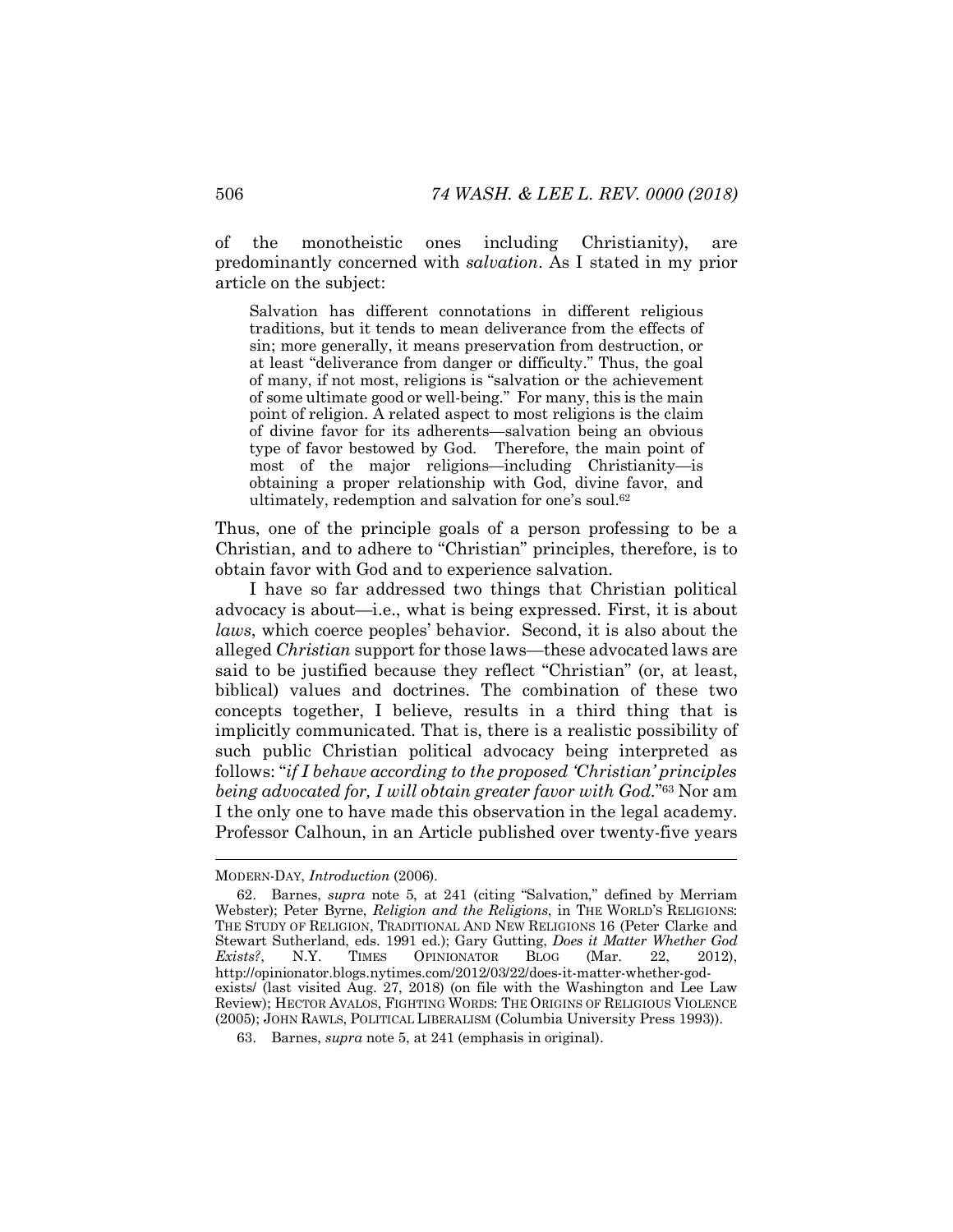ago (and a position he has since deviated from), made a similar observation when he stated: "Using force to compel compliance with God's standards is harmful in that it  $\ldots$  perpetuates the 'cruel delusion,' at odds with the Christian Gospel, that righteous conduct is the road to a restored relationship with God."64 To paraphrase, what is being publicly communicated is that if citizens comply with certain laws being proposed (i.e., they *behave* in the legally-argued way), it will cohere with *Christian* principles, and thereby gain them favor with God. Or, more simply, if I *do* these things, it will please God. This is a tragically mistaken view of Christianity.

How can this be? The central Christian "gospel" message held by Protestants and Evangelical Christians is, to put it succinctly, comprised of bad news and good news. The bad news is that mankind is inherently out of fellowship with God because of man's post-fallen, naturally pervasive sinful nature.65 And, we cannot just "decide" to please God behaviorally and do so by our actions, because the Scriptures reveal that we cannot do it in our sinful,

 <sup>64.</sup> Samuel W. Calhoun, *Misreading the Judeo-Christian Tradition and the Law: A Response to Professor Smolin*, 15 U. DAYTON L. REV. 383, 398 (1990). This conviction led Professor Calhoun, at the time, to adopt what he coined the "non-imposition principle." *See* Calhoun, *Separation of Church and State, supra*  note 1, at 1 n.1, 3 n.6 (citing Samuel W. Calhoun, *Conviction Without Imposition: A Response to Professor Greenawalt,* 9 J.L. & RELIGION 289 (1992); Calhoun, *Misreading the Judeo-Christian Tradition and the Law, supra*). He has since indicated that he has rethought his position, and no longer advocates for Christians to refrain from explicit Christian political advocacy. *Id.* (citing Samuel W. Calhoun, Book Review, 16 J.L. & RELIGION 405, 411-13 (2001) (reviewing ELIZABETH MENSCH & ALAN FREEMAN, THE POLITICS OF VIRTUE: IS ABORTION DEBATABLE? (1993)). In part, Calhoun states that he no longer subscribes to the non-imposition principle because he finds it "abhorrent" for "Christians, even if only momentarily, to strip God from their thoughts." *Id.* at 3 n. 6 (citing Calhoun, Book Review, *supra*, at 412). I believe Professor Calhoun will be expounding upon his new position more thoroughly in his reply to this article, but one thing I will now say is that I do not advocate that Christians strip God and Christian beliefs from their *private* thinking about political and legal issues, but rather only from their *public* communication and advocacy of such issues.

<sup>65.</sup> *See Romans* 3:23 (ESV) ("All have sinned and fall short of the glory of God."). *See also* JOHN R.W. STOTT, BASIC CHRISTIANITY 61–80 (2d ed. 1971) (discussing the fact and nature of sin, as well as the consequences of sin); *Westminster Confession of Faith, Chapter VI,* CTR. FOR REFORMED THEOLOGY & APOLOGETICS, www.reformed.org/documents/wcf\_with\_proofs/index.html) (last visited Sept. 23, 2018) (on file with the Washington and Lee Law Review).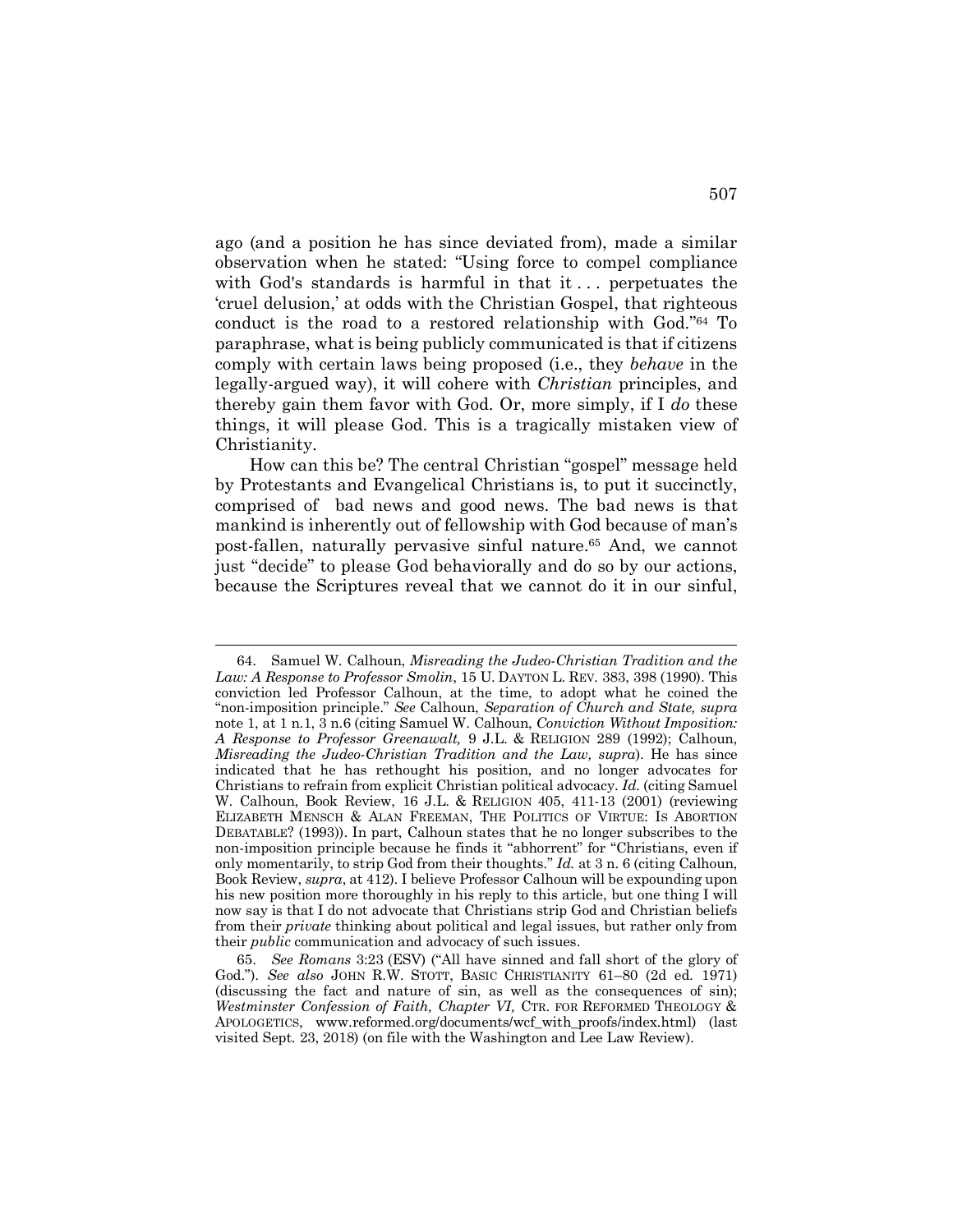fallen state.<sup>66</sup> Then, how does one please God, or obtain favor with God, according to Christian doctrine?

[T]he means of salvation that God has provided comes in the form of the person of Jesus Christ, and His sacrificial death and resurrection. Evangelical Christians believe that it is only when a person acknowledges his sinful nature, realizes that Christ's death was necessary and on his behalf, and turns to God and repents— that is, [makes a decision] by "faith"—that salvation is achieved, and reconciliation with God can occur.67

In the actual words of Scripture,

[I]f you confess with your mouth that Jesus is Lord and believe in your heart that God raised him from the dead, you will be saved. For with the heart one believes and is justified, and with the mouth one confesses and is saved. For the Scripture says, "Everyone who believes in him will not be put to shame."68

So, Christian doctrine requires *belief* in Christ's sacrifice and resurrection. The word for this belief is, of course, *faith*. Faith is what God requires, in order to please God and obtain salvation. This is the barest essence of Christianity in a nutshell. *"[W]ithout faith* it is impossible to please [God], for whoever would draw near to God must believe that He exists and that He rewards those who seek Him."69 Faith is what is necessary to please God—this is merely *cognitive* in essence.70 It is, quite notably, *not* behavior, or *works.* Evangelical and Protestant Christian orthodoxy is quite clear on this point. The way to gain favor with God, according to Christian doctrine, is *faith,* not *works*: "For by grace you have been saved *through faith*. And this is not your own doing; it is the gift of

 <sup>66.</sup> *See Romans* 3:23 ("[f]or all have sinned and fall short of the Glory of God . . . "); *Romans* 3:10–12 ("None is righteous, no, not one; no one understands; no one seeks for God. All have turned aside; together they have become worthless; no one does good, not even one.").

<sup>67.</sup> Barnes, *supra* note 5, at 237–38 (citing STOTT, *supra* note 65, at 81–106 (discussing the death and salvation of Christ)); *Westminster Confession of Faith, Chapter XI,* CTR. FOR REFORMED THEOLOGY & APOLOGETICS, www.reformed.org/documents/wcf\_with\_proofs/index.html) (last visited Sept. 23, 2018) (on file with the Washington and Lee Law Review).

<sup>68.</sup> *Romans* 10:9–11 (ESV).

<sup>69.</sup> *Hebrews* 11:6 (ESV) (emphasis added).

<sup>70.</sup> *Hebrews* 11:1 (ESV) ("Now faith is the assurance of things hoped for, the conviction of things not seen.").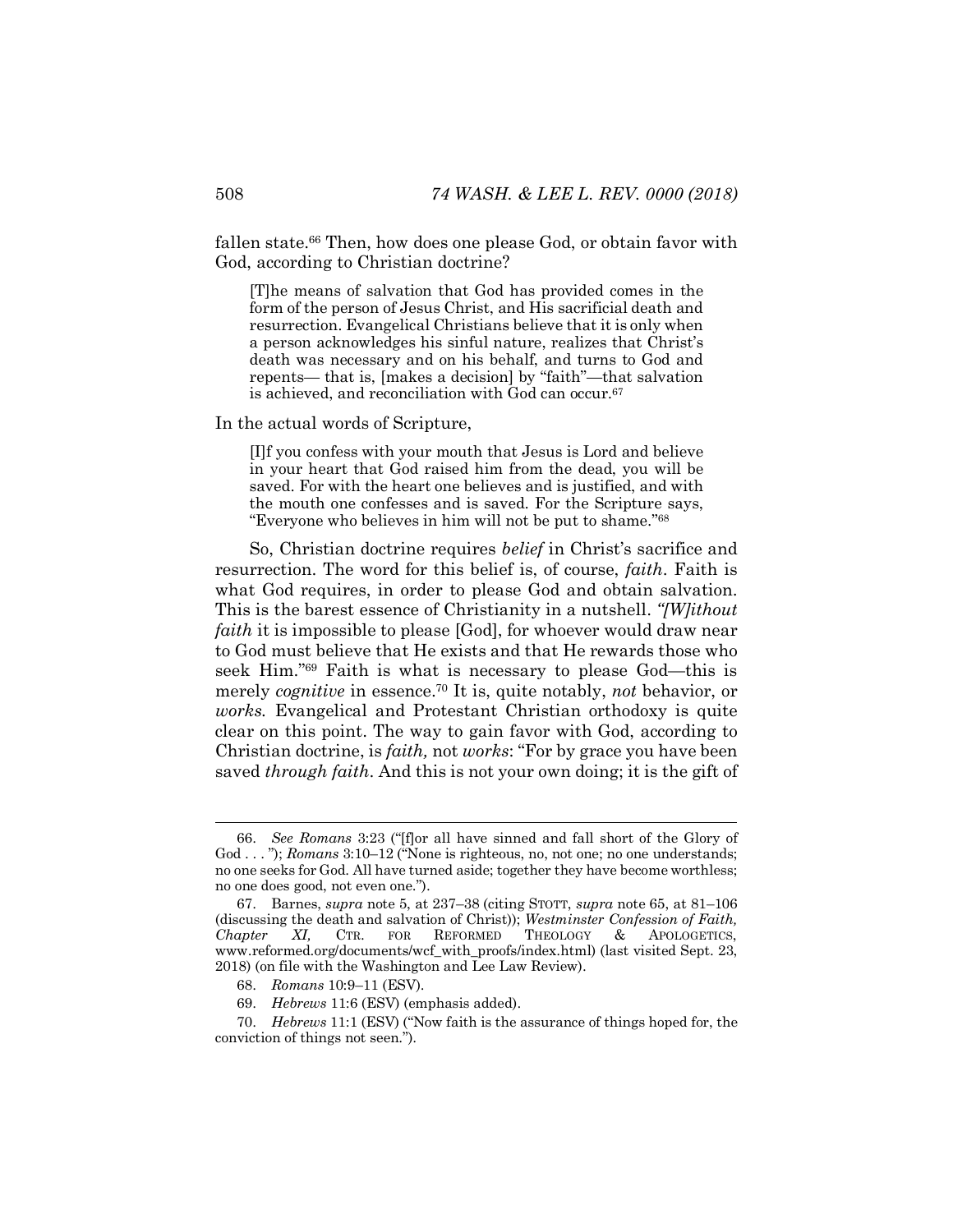God, *not a result of works*, so that no one may boast."71 To put it another way, Christians believe that you become reconciled to God simply by believing what God says and trusting Him to do what He says—this is faith. Christians definitively do *not* believe that you can *do* anything, or engage in any *behavior* (not matter how noble or upstanding the behavior)—i.e., engage in any *works*—in order to obtain favor with God.72 Rather, we Christians believe that faith, not works, is what is necessary to please God and obtain His favor.

So, what is the problem with Christian political advocacy as described above? *Laws* are being proposed, and law governs behavior, or *works*. These laws, or works, are being advocated as being necessitated by Christian doctrine or principles. In doing so, Christians are telling the public that voting for, and complying with, such laws will be pleasing to God and will obtain His favor why else bother with advocating for their "Christian" nature? So, in essence, Christians are advocating laws, or works, in order for people to obtain favor with God. They are saying that these legal works will please God. But, as shown above, works (absent faith) do *not* please God. "Without faith it is impossible to please God."73 Faith pleases God, not just works. Human faith pleases God, not laws of the United States Congress, or any State legislature, nor peoples' compliance with such laws. As Professor Calhoun said quite rightly over twenty-five years ago, such Christian political advocacy is "at odds with the Gospel."74

73. *Hebrews* 11:6 (ESV).

 <sup>71.</sup> *Ephesians* 2:8–9 (ESV) (emphasis added).

<sup>72.</sup> I would be remiss if I discounted works completely in this severely brief account of the Christian doctrine of soteriology. Christians do believe that good works are a *result* of a saving faith. *See John* 14:15 ("If you love me, you will keep my commandments."); *James* 2:14–17

What good is it, my brothers, if someone says he has faith but does not have works? Can that faith save him? If a brother or sister is poorly clothed and lacking in daily food, and one of you says to them, 'Go in peace, be warmed and filled,' without giving them the things needed for the body, what good is that? So also faith by itself, if it does not have works, is dead.

<sup>74.</sup> Calhoun, *Misreading the Judeo-Christian Tradition and the Law*, *supra*  note 64, at 398.